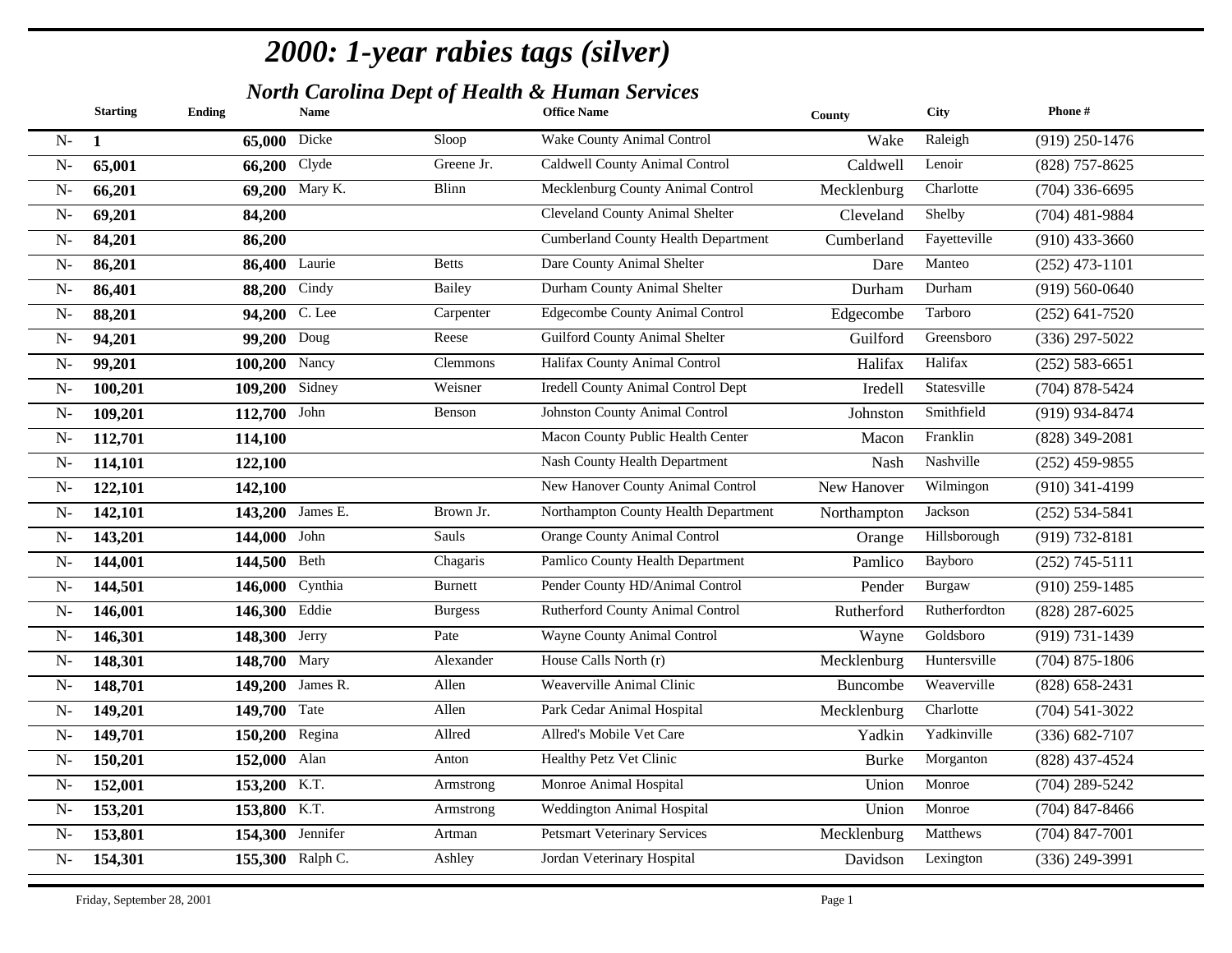|       | <b>Starting</b> | <b>Ending</b>     | <b>Name</b>         |                 | <b>Office Name</b>                     | County       | <b>City</b>    | Phone#             |
|-------|-----------------|-------------------|---------------------|-----------------|----------------------------------------|--------------|----------------|--------------------|
| $N-$  | 155,301         | 157,300 Tim       |                     | <b>Barker</b>   | Central Animal Hospital                | Rockingham   | Eden           | $(336) 623 - 9191$ |
| $N-$  | 157,301         |                   | 158,300 Mitch K.    | <b>Barnes</b>   | <b>Topsail Animal Hospital</b>         | Pender       | Hampstead      | $(910)$ 270-4401   |
| $N-$  | 158,301         | 159,800 Glenn     |                     | Baron           | <b>Matthews Animal Clinic</b>          | Mecklenburg  | Matthews       | $(704)$ 847-9856   |
| $N-$  | 159,801         |                   | 161,000 William R.  | Beck            | Independence Veterinary Clinic         | Mecklenburg  | Charlotte      | $(704)$ 841-1313   |
| $N-$  | 161,001         |                   | $162,500$ James Lee | Beckworth       | Ashe Animal Clinic                     | Ashe         | Jefferson      | $(336)$ 246-2341   |
| $N-$  | 162,501         | 163,200 Rick      |                     | Beldegreen      | <b>Stoney Creek Animal Hospital</b>    | Mecklenburg  | Charlotte      | $(704)$ 717-0616   |
| $N-$  | 163,201         | $165,700$ John P. |                     | Bianco          | <b>Quail Roost Veterinary Hospital</b> | Durham       | Rougemont      | $(919)$ 471-4103   |
| $N-$  | 165,701         |                   | 166,100 David R.    | Bird            | Morehead Animal Hospital               | Carteret     | Morehead Cit   | $(336)$ 726-0181   |
| $N-$  | 166,101         |                   | 166,600 Kathleen M. | <b>Bissell</b>  | Charlotte Cat Clinic                   | Mecklenburg  | Charlotte      | $(704)$ 375-7558   |
| $N-$  | 166,601         | 167,200 Julia R.  |                     | <b>Black</b>    | North Wayne Animal Hospital            | Wayne        | Pikeville      | $(919)$ 242-6044   |
| $N-$  | 167,201         | 168,000 J.M.      |                     | <b>Boles</b>    | Carmel Animal Hospital                 | Mecklenburg  | Charlotte      | $(704)$ 541-0043   |
| $N-$  | 168,001         | 169,000 John M.   |                     | Booker          | Johnston Animal Hospital               | Johnston     | Smithfield     | $(919)$ 934-3511   |
| $N-$  | 169,001         |                   | 169,300 Susan K.    | Booker          | Fullwood Animal Hospital               | Mecklenburg  | Matthews       | $(704)$ 847-2400   |
| $N-$  | 169,301         | 170,800 Gary      |                     | Boston          | Countyside Pet Hospital                | Catawba      | Conover        | $(828)$ 465-7387   |
| $N-$  | 170,801         | 171,500 Zane      |                     | <b>Bowles</b>   | Stanly Animal Clinic (r)               | Stanly       | Albemarle      | $(704)$ 982-8611   |
| $N-$  | 171,501         | 171,700 Diana L.  |                     | Bowman          | Iredell Companion Animal Hospital      | Iredell      | Statesville    | $(704)$ 872-4090   |
| $N-$  | 171,701         | 171,900 Karen     |                     | <b>Bradler</b>  | Animal House Calls (r)                 | New Hanover  | Wilmington     | $(910) 686 - 5806$ |
| $N-$  | 171,901         | 172,000 Stacy     |                     | <b>Branch</b>   | Branch Veterinary Practice (r)         | Johnston     | Clayton        | $(919) 550 - 0217$ |
| $N-$  | 172,001         | 172,200 Mike      |                     | <b>Bridges</b>  |                                        | Cleveland    | Grover         | $(704)$ 937-3300   |
| $N-$  | 172,201         | 172,800 Clyde     |                     | <b>Brooks</b>   | Mountain View Veterinary Hospital      | Transylvania | <b>Brevard</b> | (828) 884-4775     |
| $N-$  | 172,801         |                   | 174,800 David E.    | <b>Brooks</b>   | Pembroke Veterinary Hospital           | Robeson      | Pembroke       | $(910) 521 - 3431$ |
| $N -$ | 174,801         |                   | 176,300 Robert E.   | <b>Browning</b> | Cherryville Animal Hospital            | Gaston       | Cherryville    | $(704)$ 435-5475   |
| $N-$  | 176,301         | 176,600 Joanne    |                     | <b>Bryla</b>    | China Grove Animal Clinic              | Rowan        | China Grove    | $(704)$ 857-1017   |
| $N-$  | 176,601         | 177,600 Kirk      |                     | <b>Budd</b>     | Arendell Animal Hospital               | Carteret     | Morehead Cit   | $(252)$ 726-4998   |
| $N-$  | 177,601         |                   | 178,300 George P.   | <b>Bullock</b>  | <b>Bullock Animal Clinic</b>           | Craven       | New Bern       | $(252) 637-6161$   |
| $N -$ | 178,301         | 180,300 Paula     |                     | <b>Bullock</b>  | Greenwood Veterinary Hospital          | Durham       | Durham         | $(919) 544 - 8297$ |
| $N-$  | 180,301         |                   | 181,300 Donald F.   | Campbell        | Craven Animal Hospital                 | Craven       | New Bern       | $(252) 637 - 4541$ |
| $N-$  | 181,301         | 182,300 D.R.      |                     | Campbell        | Animal Care Center                     | Craven       | New Bern       | $(252) 636 - 5040$ |
| $N-$  | 182,301         | 182,800 Beverly   |                     | Cannady         | Little Mountain Veterinary Clinic      | Catawba      | Denver         | $(704)$ 489-2444   |
| $N-$  | 182,801         |                   | 183,800 William A.  | Caudle          | <b>Plantation Animal Clinic</b>        | Mecklenburg  | Matthews       | $(704)$ 841-2225   |
|       |                 |                   |                     |                 |                                        |              |                |                    |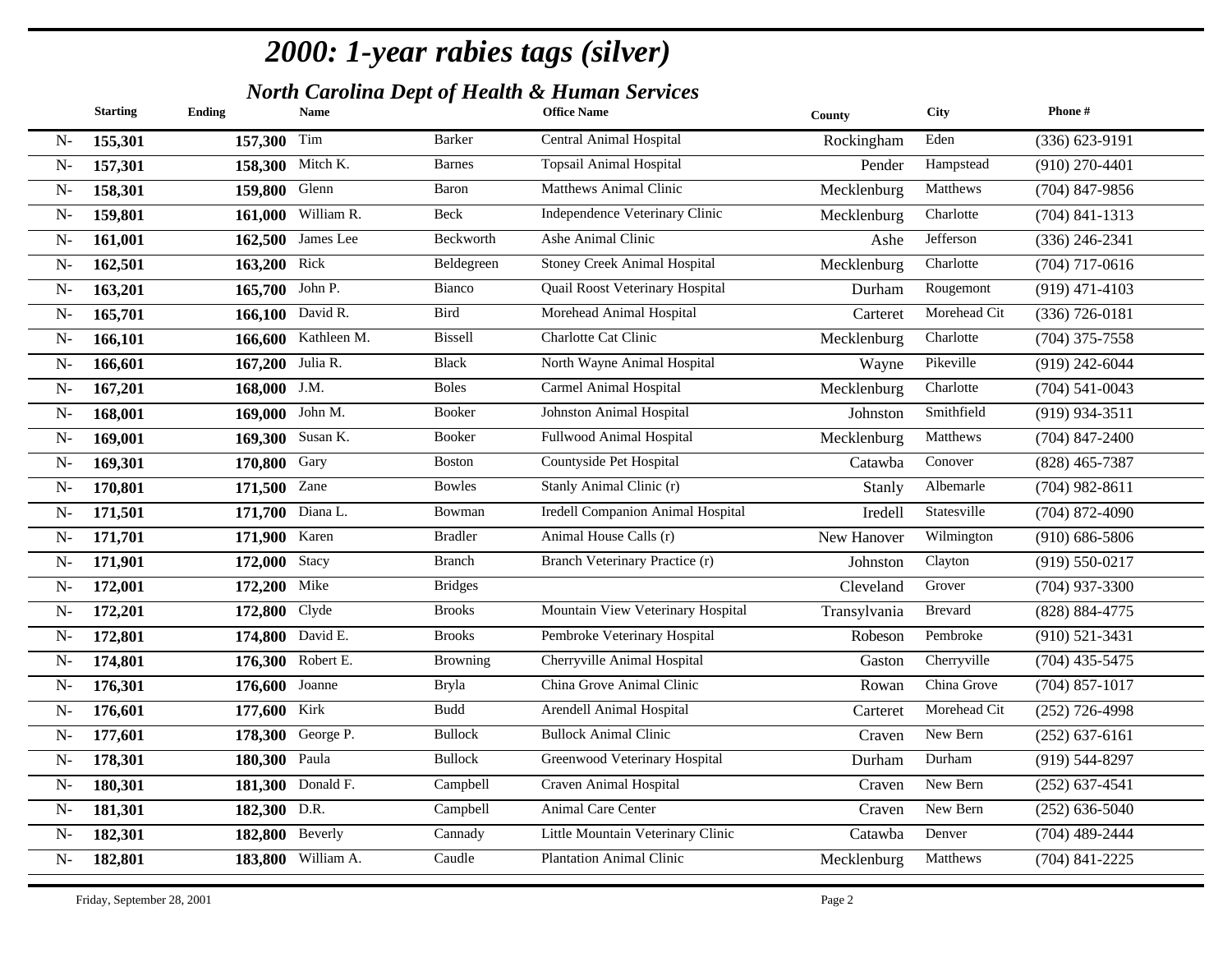|       | <b>Starting</b> | Ending            | <b>Name</b>        |             | <b>Office Name</b>                    | County          | <b>City</b>   | Phone#             |
|-------|-----------------|-------------------|--------------------|-------------|---------------------------------------|-----------------|---------------|--------------------|
| $N-$  | 183,801         | 184,800           | Kathryn            | Combs       | Lewis Veterinary Clinic               | Robeson         | Lumberton     | $(910)$ 738-9368   |
| $N-$  | 184,801         | 186,600 Larry     |                    | Cooper      | Pasquotank Animal Hospital            | Pasquotank      | Elizabeth Cit | $(252)$ 264-3372   |
| $N -$ | 186,601         | 187,600 William   |                    | Cooper      | St. Francis Hospital for Animals      | Mecklenburg     | Charlotte     | $(704)$ 527-2030   |
| $N -$ | 187,601         | 188,000 Stan      |                    | Corbin      | Pleasant Garden Vet Hospital          | Guilford        | Greensboro    | $(336) 676 - 8387$ |
| $N-$  | 188,001         | 188,800 Carl      |                    | Cornell     | Sardis Animal Clinic                  | Mecklenburg     | Charlotte     | $(704)$ 847-4796   |
| $N-$  | 188,801         | 190,300 John G.   |                    | Cranford    | Peachtree Vet Hospital                | Cherokee        | Murphy        | (828) 837-2396     |
| $N-$  | 190,301         |                   | 191,300 George B.  | Creed       | Crossroads Animal Hospital            | Gaston          | Dallas        | $(704)$ 922-7607   |
| $N-$  | 191,301         | 191,400 Allen     |                    | Dahl        | Clarksville Veterinary Clinic         | <b>VIRGINIA</b> | Clarksville   | $(804)$ 374-0166   |
| $N-$  | 191,401         | 192,400 S.J.      |                    | Dalrymple   | Oak Grove Animal Hospital             | Durham          | Durham        | $(919) 598 - 0001$ |
| $N-$  | 192,401         | 192,900 G.O.      |                    | Dalton, Jr. | Central Animal Hospital               | Cumberland      | Fayetteville  | $(910)$ 484-5104   |
| $N -$ | 192,901         | 194,900 Craig T.  |                    | Darkow      | Tar River Animal Hospital             | <b>Beaufort</b> | Washington    | $(252)$ 946-2417   |
| $N -$ | 194,901         |                   | 196,900 George D.  | Davis III   | Franklin Animal Clinic                | Franklin        | Louisburg     | $(919)$ 496-2638   |
| $N -$ | 196,901         |                   | 197,200 Laurel M.  | Davis       | Asheville Veterinary House Calls (r)  | Buncombe        | Asheville     | $(828)$ 254-2221   |
| $N-$  | 197,201         | 200,200 Martha    |                    | Davis       | Monroe Rd Animal Hospital             | Mecklenburg     | Charlotte     | $(704)$ 333-3336   |
| $N-$  | 200,201         | $201,200$ Michael |                    | Deese       | Baird's Animal Hospital               | Robeson         | Lumberton     | $(910)$ 739-4998   |
| $N-$  | 201,201         | 201,600 Wally J.  |                    | Diehl       | Legion Rd Animal Clinic               | Orange          | Chapel Hill   | $(919)$ 933-3331   |
| $N-$  | 201,601         | 202,600 Wally J.  |                    | Diehl       | Timberlyne Animal Clinic              | Orange          | Chapel Hill   | $(919)$ 968-3047   |
| $N-$  | 202,601         |                   | 204,600 Kenneth    | Dills       | Triangle Veterinary Hospital          | Durham          | Durham        | $(919)$ 489-2391   |
| $N-$  | 204,601         | 206,800 Allan     |                    | Dozier      | Hickory Grove Animal Hospital         | Mecklenburg     | Charlotte     | $(704)$ 563-5858   |
| $N-$  | 206,801         | 206,900 Carl E.   |                    | Dutterer    | Applewood Vet Hospital                | Gaston          | Dallas        | $(704)$ 922-0532   |
| $N-$  | 206,901         | 207,500 Doug      |                    | Elledge     | Redwood Animal Hospital               | <b>Buncombe</b> | Asheville     | $(828)$ 298-1846   |
| $N-$  | 207,501         | $208,100$ Barbara |                    | Farmer      | Linville Animal Hospital              | Avery           | Linville      | (828) 733-0672     |
| $N-$  | 208,101         | $208,400$ Randy   |                    | Fisher      | Veterinary House Calls of Hickory (r) | Catawba         | Hickory       | $(828)$ 345-1998   |
| $N-$  | 208,401         |                   | 209,900 Earnest L. | Forbes      | Anson Animal Hospital                 | Anson           | Wadesboro     | $(704)$ 694-4444   |
| $N-$  | 209,901         |                   | 212,500 Stephen E. | Foster      | Foster Animal Hospital                | Cabarrus        | Concord       | $(704) 786 - 0104$ |
| $N-$  | 212,501         | 214,500 Joel L.   |                    | <b>Fox</b>  | Abri Veterinary Hospital, Inc         | Forsyth         | Winston-Sale  | $(336) 785 - 9228$ |
| $N-$  | 214,501         |                   | 216,100 Charles E. | Franklin    | Academy Animal Hospital               | Onslow          | Jacksonville  | $(910)$ 353-3131   |
| $N-$  | 216,101         |                   | 217,100 Donald L.  | Fuller      | <b>Caswell Veterinary Service</b>     | Caswell         | Yanceyville   | $(336) 694 - 6321$ |
| $N-$  | 217,101         | 217,200 J.A.      |                    | Gardner     | Large Animal Medicine & Surgery       | Rowan           | Salisbury     | $(704)$ 637-0546   |
| $N-$  | 217,201         | 218,200 Debra L.  |                    | Garing      | Elkin Veterinary Clinic               | Wilkes          | Elkin         | $(336) 835 - 1853$ |
|       |                 |                   |                    |             |                                       |                 |               |                    |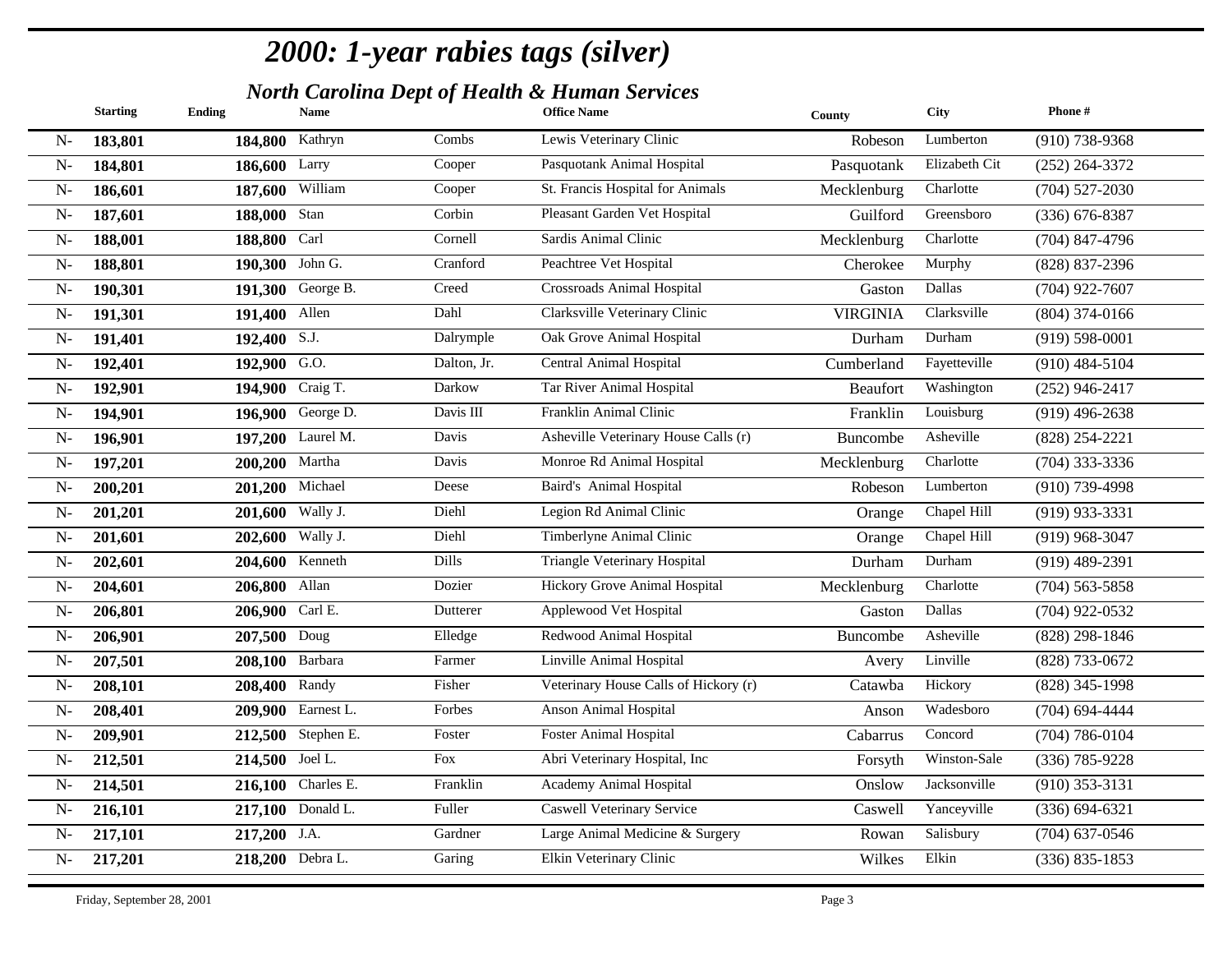|       | <b>Starting</b> | <b>Ending</b>     | <b>Name</b>         |             | <b>Office Name</b>               | County        | <b>City</b>          | Phone#             |
|-------|-----------------|-------------------|---------------------|-------------|----------------------------------|---------------|----------------------|--------------------|
| $N-$  | 218,201         | 218,700 Kim D.    |                     | Gemeinhardt | Latitude 36 Mobile Vet Services  | <b>Stokes</b> | Germanton            | $(336) 593 - 5422$ |
| $N-$  | 218,701         | 219,100 Barry T.  |                     | George      | Archdale Animal Hospital         | Mecklenburg   | Charlotte            | $(704) 552 - 2333$ |
| $N-$  | 219,101         |                   | 219,300 James B.    | Gill        |                                  | Gaston        | Lowell               | $(704)$ 824-9876   |
| $N-$  | 219,301         | $220,300$ Denise  |                     | Glander     | Lake Hickory Veterinary Hospital | Caldwell      | <b>Granite Falls</b> | $(828)$ 396-7002   |
| $N-$  | 220,301         | 221,800 Robert    |                     | Glenn       | Indian Trail Animal Hospital     | Union         | Indian Trail         | $(704)$ 821-7040   |
| $N-$  | 221,801         | 223,300 Elyse     |                     | Goldman     | Tar River Veterinary Hospital    | Franklin      | Franklinton          | $(919)$ 494-5500   |
| $N-$  | 223,301         |                   | 224,500 Alfred Mark | Green       | Mallard Creek Animal Hospital    | Mecklenburg   | Charlotte            | $(704)$ 598-6525   |
| $N-$  | 224,501         |                   | 225,500 Benjamin L. | Greene      | McDowell Veterinary Clinic       | McDowell      | Marion               | $(828) 652 - 8471$ |
| $N-$  | 225,501         |                   | 228,000 Olivia P.   | Guzman      | X-Way Road Animal Hospital       | Scotland      | Laurinburg           | $(910)$ 276-5300   |
| $N-$  | 228,001         | $229,000$ Don H.  |                     | Gwynn       | West Hills Veterinary Clinic     | Vance         | Henderson            | $(252)$ 438-7163   |
| $N-$  | 229,001         | 230,000 J. Royce  |                     | Hagaman     | Hagaman Animal Hospital          | Mecklenburg   | Charlotte            | $(704)$ 523-3457   |
| $N-$  | 230,001         |                   | 230,200 Mark W.     | Hamrick     | Lexington Large Animal           | Davidson      | Lexington            | $(336)$ 787-4901   |
| $N-$  | 230,201         | 230,800 Robert    |                     | Hanes       | Davis Lake Animal Hospital       | Mecklenburg   | Charlotte            | $(704)$ 599-0405   |
| $N-$  | 230,801         | 232,300 David     |                     | Harris      | Arcadia Veterinary Hospital      | Forsyth       | Winston-Sale         | $(336)$ 775-5700   |
| $N-$  | 232,301         |                   | 232,700 Richard W.  | Hawkins     | Colony Park Animal Hospital      | Durham        | Durham               | $(919)$ 489-9156   |
| $N-$  | 232,701         |                   | 234,100 Kathy R.    | Haywood     | Montgomery Animal Clinic         | Montgomery    | <b>Troy</b>          | $(910) 572 - 3781$ |
| $N-$  | 234,101         | $235,000$ D.J.    |                     | Hemstreet   | Morganton Animal Clinic          | <b>Burke</b>  | Morganton            | (828) 433-9265     |
| $N-$  | 235,001         | 235,100 Alan      |                     | Anton       | Healthy Petz Vet Clinic          | <b>Burke</b>  | Morganton            | (828) 437-4524     |
| $N-$  | 235,101         | $235,600$ D.J.    |                     | Hemstreet   | Morganton Animal Clinic          | <b>Burke</b>  | Morganton            | $(828)$ 433-9265   |
| $N-$  | 235,601         |                   | $237,100$ Jennie Y. | Hernandez   | Mills River Animal Clinic        | Henderson     | Horse Shoe           | (828) 891-9685     |
| $N-$  | 237,101         |                   | 237,300 Lloyd D.    | Heron       | Flat River Veterinary Hospital   | Durham        | Rougemont            | $(919)$ 477-4210   |
| $N-$  | 237,301         |                   | 237,900 Bryan C.    | Hight       | <b>Hight Veterinary Hospital</b> | Mecklenburg   | Charlotte            | $(704)$ 595-9377   |
| $N-$  | 237,901         |                   | 239,700 Kenneth W.  | Hill        | <b>Animal Hospital</b>           | Catawba       | Hickory              | (828) 322-1135     |
| $N-$  | 239,701         |                   | 240,900 Roger R.    | Holt        | Yadkin Veterinary Hospital       | Yadkin        | Yadkinville          | $(336)$ 679-8832   |
| $N-$  | 240,901         | 241,400 Kim       |                     | Hombs       | <b>Atrium Animal Hospital</b>    | Mecklenburg   | Charlotte            | $(704) 542 - 2000$ |
| $N-$  | 241,401         | 243,400 Donald    |                     | Hoover, Jr. | Westside Animal Hospital         | Durham        | Durham               | $(919)$ 383-5578   |
| $N-$  | 243,401         |                   | 243,800 Marguerite  | Horstman    | Woodlawn Animal Hospital         | Mecklenburg   | Charlotte            | $(704)$ 523-3576   |
| $N-$  | 243,801         | 244,200 Gail C.   |                     | Hoyme       | Blue Ridge Veterinary Clinic     | Watauga       | <b>Banner Elk</b>    | $(828)$ 963-6641   |
| $N -$ | 244,201         | $244,500$ Dean A. |                     | Hutsell     | Fairview Animal Hospital         | Buncombe      | Fairview             | (828) 628-3557     |
| $N-$  | 244,501         | 245,900 T.W.      |                     | Hudson      | Animal Hospital of Kannapolis    | Rowan         | Kannapolis           | $(704)$ 938-4606   |
|       |                 |                   |                     |             |                                  |               |                      |                    |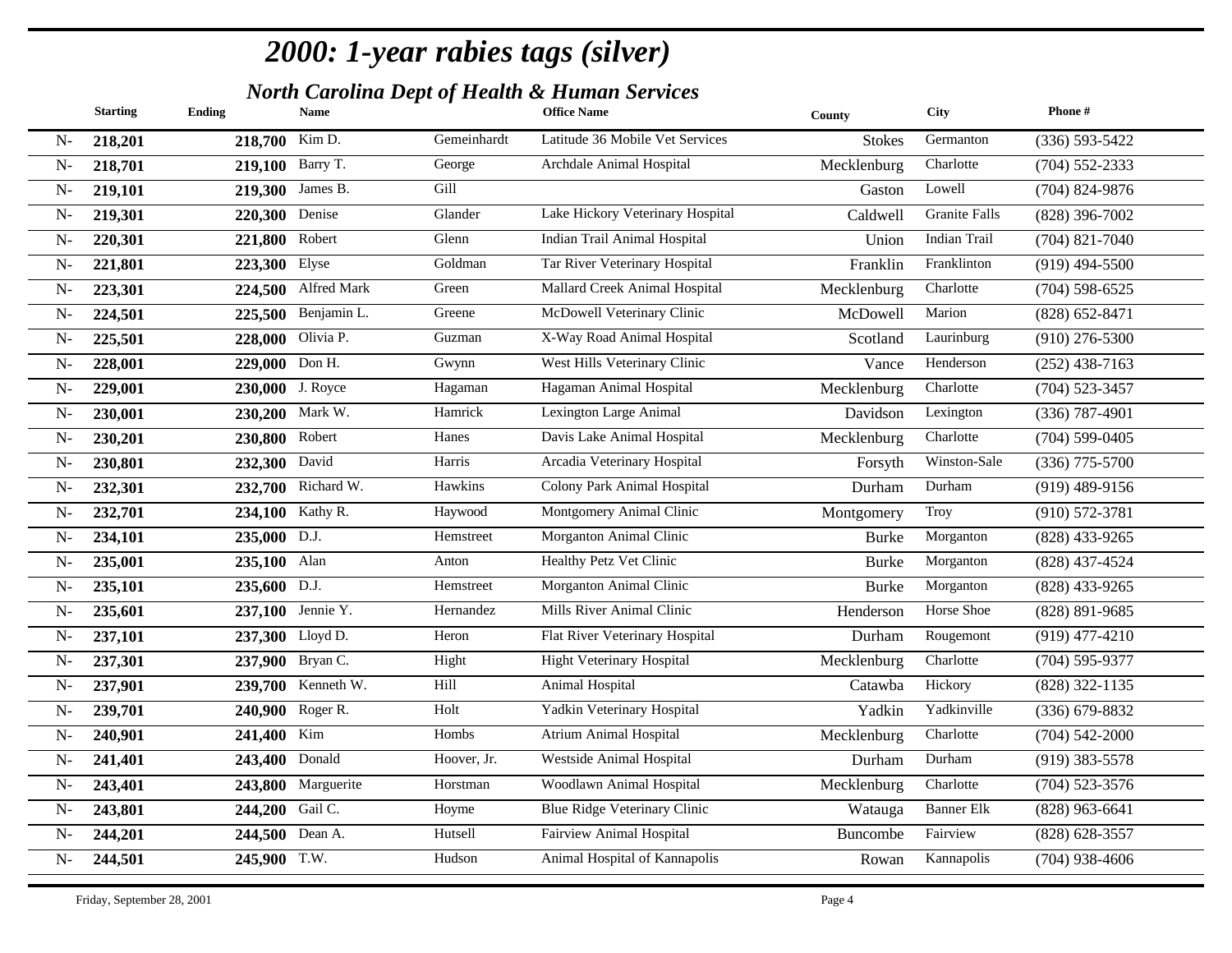|      | <b>Starting</b> | <b>Ending</b>      | <b>Name</b>        |           | <b>Office Name</b>                   | County      | <b>City</b>     | Phone#             |
|------|-----------------|--------------------|--------------------|-----------|--------------------------------------|-------------|-----------------|--------------------|
| $N-$ | 245,901         |                    | 247,900 Gretchen   | Hutt      | North Paw Animal Hospital            | Durham      | Durham          | $(919)$ 471-1471   |
| $N-$ | 247,901         | 249,100 J.W.       |                    | Inscoe    | Newton Veterinary Clinic             | Catawba     | Newton          | $(828)$ 464-5020   |
| $N-$ | 249,101         | 249,600 Guy        |                    | Jaconis   | <b>Carteret Animal Hospital</b>      | Carteret    | <b>Beaufort</b> | $(252)$ 728-7600   |
| $N-$ | 249,601         | $251,600$ Ted L.   |                    | James     | James Animal Hospital                | Rowan       | Salisbury       | $(704)$ 636-1100   |
| $N-$ | 251,601         | 252,100 Earl       |                    | Johnson   | Animal Hospital of Beulaville        | Duplin      | Beulaville      | $(910)$ 298-8188   |
| $N-$ | 252,101         |                    | 253,600 Elizabeth  | Jones     | Lenoir Veterinary Hospital           | Caldwell    | Lenoir          | $(828)$ 728-6713   |
| $N-$ | 253,601         |                    | 254,600 Kevin M.   | Jones     | Animal Hospital of Cornelius         | Mecklenburg | Cornelius       | $(704)$ 892-1585   |
| $N-$ | 254,601         | 257,100 Timothy    |                    | Jones     | Chowan Animal Hospital               | Chowan      | Edenton         | $(252)$ 482-4113   |
| $N-$ | 257,101         | 258,600 Wayne      |                    | Jones     | <b>Lincolnton Animal Hospital</b>    | Lincoln     | Lincolnton      | $(704)$ 732-0728   |
| $N-$ | 258,601         | $259,100$ John A.  |                    | Jordan    | Animal Care Clinic (r)               | Scotland    | Laurinburg      | $(910)$ 277-7231   |
| $N-$ | 259,101         | 259,300 Karen      |                    | Jordan    | Karen Jordan (r)                     | Chatham     | Siler City      | $(919)$ 663-5996   |
| $N-$ | 259,301         | $259,400$ Patricia |                    | Jordan    | Coastal Cat Clinic (r)               | Onslow      | Jacksonville    | $(910)$ 353-7676   |
| $N-$ | 259,401         | 259,600 Shelly     |                    | Karl      | Falconbridge Animal Hospital         | Durham      | Chapel Hill     | $(919)$ 403-5591   |
| $N-$ | 259,601         | 260,600 Gus        |                    | Keel      | Keel's Critter Clinic                | Martin      | Robersonville   | $(252)$ 795-4445   |
| $N-$ | 260,601         | 261,300 Brad       |                    | Kerr      | <b>Companion Animal Hospital</b>     | Brunswick   | Shallotte       | $(910)$ 754-7282   |
| $N-$ | 261,301         |                    | 261,500 Richard D. | Kirkman   | Richard D. Kirkman (r)               | Chatham     | Siler City      | $(919) 742 - 5500$ |
| $N-$ | 261,701         |                    | 263,700 Frederick  | Knowles   | Neuse Veterinary Clinic              | Craven      | New Bern        | $(252)$ 637-7128   |
| $N-$ | 263,701         |                    | 264,300 Robert J.  | Koller    | <b>Carver Street Animal Hospital</b> | Durham      | Durham          | $(919)$ 477-7319   |
| $N-$ | 264,301         | 264,400 Robert     |                    | Krawczyk  | <b>Petsmart Veterinary Services</b>  | Guilford    | Greensboro      | $(336)$ 218-7174   |
| $N-$ | 264,401         | 264,900 Joy        |                    | McMillan  | <b>Banfield Veterinary Hospital</b>  | Forsyth     | Winston-Sale    | $(336)$ 765-8339   |
| $N-$ | 264,901         | 265,100 Joann S.   |                    | Lackey    | Avery Animal Hospital                | Avery       | Newland         | (828) 733-9810     |
| $N-$ | 265,101         | $265,400$ John E.  |                    | Lackey    | Morningstar Animal Hospital          | Mecklenburg | Matthews        | $(704)$ 847-0224   |
| $N-$ | 265,401         | 267,900 Darlene    |                    | Lannon    | Lannon's Animal Hospital             | Pasquotank  | Elizabeth Cit   | $(252)$ 335-7708   |
| $N-$ | 267,901         | 268,400 Sara H.    |                    | Lash      | Cleveland School Animal Hospital     | Johnston    | Garner          | $(919) 662 - 7387$ |
| $N-$ | 268,401         | 269,500 Kay        |                    | Lawrence  | Lake Country Animal Hospital, Inc.   | Halifax     | Roanoke Rapi    | $(252)$ 308-1882   |
| $N-$ | 269,501         | 270,500 Dana L.    |                    | Lehr      | Academy Pet Hospital                 | Cumberland  | Fayetteville    | $(910)$ 484-7153   |
| $N-$ | 270,501         | 271,000 J.         |                    | Levenson  | Animal Hospital                      | Granville   | Oxford          | $(919) 693 - 6911$ |
| $N-$ | 271,001         | 271,500 Kurtis     |                    | Liljeberg | Petsmart Veterinary Services         | Mecklenburg | Pineville       | $(704)$ 542-8339   |
| $N-$ | 271,501         | 271,800 Margie     |                    | Lindeke   | St. Francis Animal Hospital          | Durham      | Durham          | $(919)$ 286-2727   |
| $N-$ | 271,801         | 273,300 Bo         |                    | Little    | Coddle Creek Animal Hospital         | Cabarrus    | Concord         | $(704)$ 795-9005   |
|      |                 |                    |                    |           |                                      |             |                 |                    |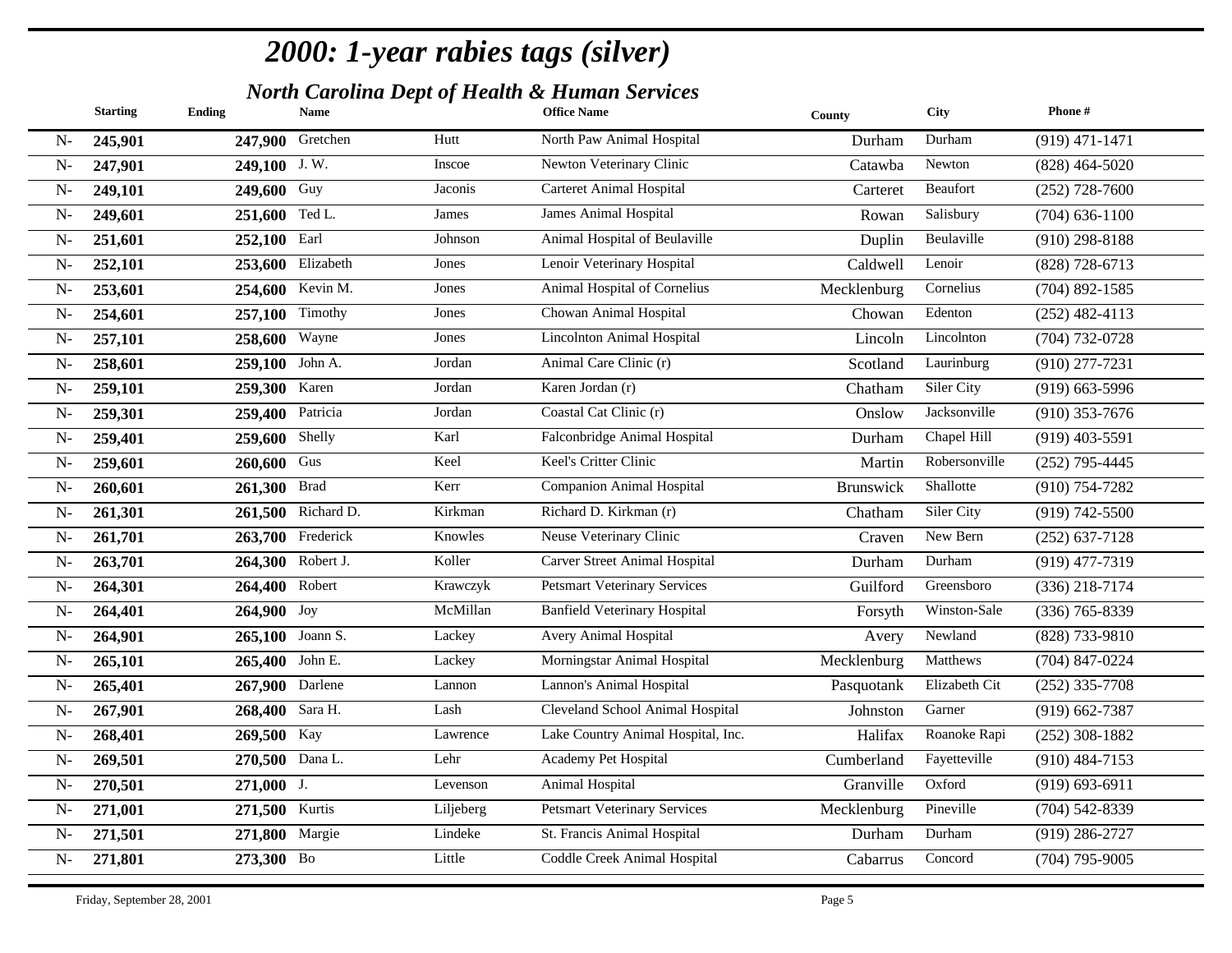|       | <b>Starting</b> | <b>Ending</b>    | <b>Name</b>         |              | <b>Office Name</b>                    | County          | <b>City</b>   | Phone#             |
|-------|-----------------|------------------|---------------------|--------------|---------------------------------------|-----------------|---------------|--------------------|
| $N-$  | 273,301         | 273,900          | Susan               | Lloyd        | Live Oak Veterinary Hospital          | Carteret        | Beaufort      | $(252) 504 - 2097$ |
| $N-$  | 273,901         | 276,400 Curt     |                     | Locklear     | Southeastern Veterinary Hospital      | Robeson         | Lumberton     | $(910)$ 739-9411   |
| $N-$  | 276,401         | 278,900 R.B.     |                     | Lowe         | Rowan Animal Clinic                   | Rowan           | Salisbury     | $(704)$ 636-3408   |
| $N-$  | 278,901         | 279,300 Clint    |                     | Lowry        | Eastridge Animal Hospital             | Gaston          | Gastonia      | $(704)$ 869-9400   |
| $N -$ | 279,301         |                  | 279,900 Elizabeth   | Lyerly-Ray   | Whispering Pines Animal Hospital      | Moore           | Carthage      | $(910)$ 949-2111   |
| $N -$ | 279,901         | 280,900 Thomas   |                     | Mangum       | <b>Locust Animal Hospital</b>         | Stanly          | Locust        | $(704)$ 888-6590   |
| $N -$ | 280,901         | 283,300 Billy P. |                     | Manning, Jr. | Countryside Animal Hospital           | Wilson          | Wilson        | $(252)$ 243-6952   |
| $N -$ | 283,301         | 283,800 Roy A.   |                     | MacDonald    | Hillsborough Veterinary Clinic        | Orange          | Hillsborough  | $(919) 732 - 9969$ |
| $N-$  | 283,801         | 284,400 C.H.     |                     | Manning      | Pamlico Animal Hospital               | Beaufort        | Washington    | $(252)$ 946-2834   |
| $N-$  | 284,401         | 285,900 James    |                     | Marais       | Foothills Animal Clinic               | Rutherford      | Forest City   | $(704)$ 248-2022   |
| $N-$  | 285,901         | 286,900 Kurt G.  |                     | Marks        | Harris Blvd Veterinary Clinic         | Mecklenburg     | Charlotte     | $(704) 596 - 7387$ |
| $N-$  | 286,901         | 287,100 Fred     |                     | McCashin     | Southern Pines Equine Associates      | Moore           | Southern Pine | $(910)$ 692-8640   |
| $N-$  | 287,101         | 290,600 Larry S. |                     | Paul         | Havelock Animal Hospital              | Craven          | Havelock      | $(252)$ 447-7119   |
| $N -$ | 290,601         | 291,400 Mark     |                     | McMahon      | <b>Burke Animal Clinic</b>            | <b>Burke</b>    | Morganton     | $(828)$ 437-0481   |
| $N-$  | 291,401         | 291,600 Maria    |                     | Mendoza      | <b>Stage Road Animal Hospital</b>     | Harnett         | Angier        | $(919) 639 - 3337$ |
| $N -$ | 291,601         |                  | 293,600 Norfleet W. | Midyette     | <b>Bladen Animal Hospital</b>         | <b>Bladen</b>   | Elizabethtow  | $(910) 862 - 3960$ |
| $N -$ | 293,601         |                  | 293,900 Bayne E.    | Miller       | Davie Veterinary Clinic               | Davie           | Mocksville    | $(336)$ 751-5931   |
| $N-$  | 293,901         | 294,900 Jim      |                     | Miller       | Durham Animal Hospital                | Durham          | Durham        | $(919)$ 471-1579   |
| $N -$ | 294,901         |                  | 296,900 Suzanne K.  | Miller       | Academy Animal Hospital of Laurinburg | Scotland        | Laurinburg    | $(910)$ 276-6068   |
| $N-$  | 296,901         | 297,400 Karl B.  |                     | Milliren     | Thomasville Veterinary Hospital       | Davie           | Thomasville   | $(336)$ 475-9119   |
| $N-$  | 297,401         |                  | $298,700$ Kimberly  | Mitchell     | Maiden Small Animal Hospital          | Catawba         | Maiden        | $(828)$ 428-0010   |
| $N-$  | 298,701         | 299,200 Bob      |                     | Moore        | Oriental Village Veterinary Hospital  | Pamlico         | Oriental      | $(252)$ 249-2149   |
| $N-$  | 299,201         | 299,400 Kim J.   |                     | Moore        | All Creatures Pet Hospital            | Gaston          | Stanley       | $(704)$ 263-1366   |
| $N-$  | 299,401         | 303,000 David    |                     | Thompson     | Appalachian New-River Vet Associates  | Watauga         | Boone         | $(828)$ 264-5621   |
| $N-$  | 304,301         | 304,500 John     |                     | Moser        | <b>Animal Medical Center</b>          | <b>VIRGINIA</b> | Danville      | $(804)$ 793-6477   |
| $N-$  | 304,501         |                  | 305,200 Jonathan    | Murray       | Parker Veterinary Hospital            | Mecklenburg     | Charlotte     | $(704)$ 399-8304   |
| $N-$  | 305,201         |                  | 305,800 Lewis W.    | Puckett      | <b>Greenock Veterinary Hospital</b>   | Cabarrus        | Midland       | $(704)$ 455-3004   |
| $N-$  | 305,801         |                  | 306,100 Douglas R.  | Nabel        | James Landing Veterinary Hospital     | Guilford        | Jamestown     | $(336) 852 - 9800$ |
| $N -$ | 306,101         | 307,700 Boyd     |                     | Newlin       | Watauga Veterinary Hospital           | Watauga         | Boone         | (828) 297-3300     |
| $N-$  | 307,701         |                  | 308,200 Barbara L.  | <b>Nicks</b> | Nicks Veterinary Hospital             | Mecklenburg     | Charlotte     | $(704)$ 523-8015   |
|       |                 |                  |                     |              |                                       |                 |               |                    |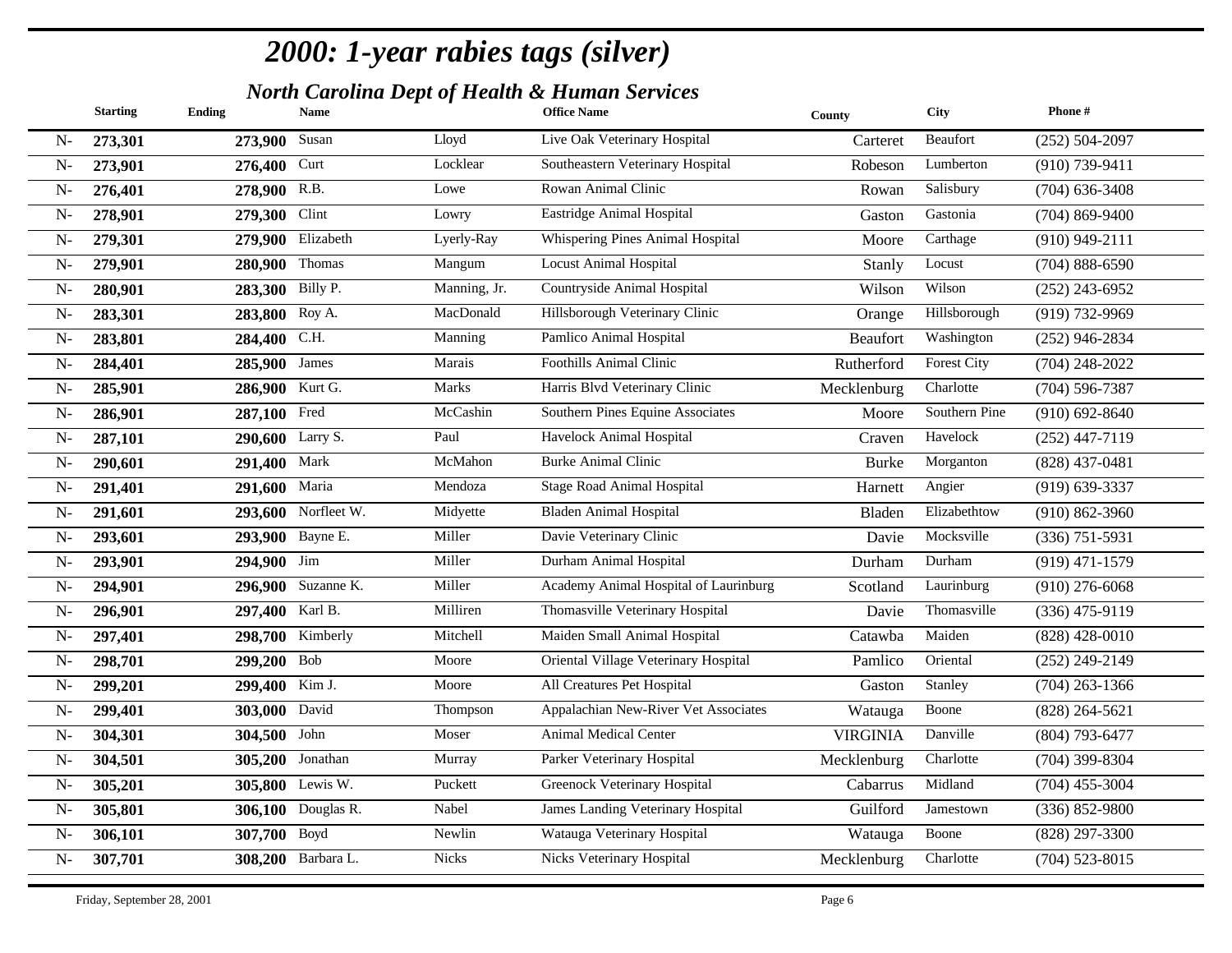|       | <b>Starting</b> | <b>Ending</b>             | <b>Name</b>            |              | <b>Office Name</b>                  | County      | <b>City</b>           | Phone#             |
|-------|-----------------|---------------------------|------------------------|--------------|-------------------------------------|-------------|-----------------------|--------------------|
| $N-$  | 308,201         | 308,800 Iva L.            |                        | Nusbaum      | North College Road Animal Hospital  | New Hanover | Wilmington            | $(910)$ 452-2273   |
| $N-$  | 308,801         | 311,800 Sherri            |                        | Nutter       | Carrboro Plaza Veterinary Clinic    | Orange      | Carrboro              | $(919)$ 929-0031   |
| $N-$  | 311,801         |                           | 312,100 Dennis D.      | O'Hara       | O'Hara Veterinary Clinic            | Mecklenburg | Charlotte             | $(704)$ 372-2537   |
| $N-$  | 312,101         | 313,100 K.R.              |                        | Padgett      | Jacksonville Veterinary Hospital    | Onsolw      | Jacksonville          | $(910)$ 347-3186   |
| $N-$  | 313,101         | 313,200 Perry             |                        | Parks        | Large Animal Health Service         | Randolph    | Asheboro              | $(336) 629 - 8910$ |
| $N-$  | 313,201         | 313,800 Robert            |                        | Parrish      | Animal Care Clinic                  | Cabarrus    | $\overline{C}$ oncord | $(704) 786 - 6669$ |
| $N-$  | 313,801         | 314,600 Amy               |                        | Patterson    | Highlands-Cashiers Animal Clinic    | Macon       | Highlands             | $(828) 526 - 5206$ |
| $N-$  | 314,601         | 315,400 Dale A.           |                        | Pickens      | Veterinary HealthCare Associates    | Gaston      | Gastonia              | $(704)$ 824-2674   |
| $N-$  | 315,401         | 318,900 W.P.              |                        | Pinson       | <b>Alamance Veterinary Hospital</b> | Alamance    | Burlington            | $(336)$ 228-1773   |
| $N-$  | 318,901         | 319,900 $\overline{D.W.}$ |                        | Pittman, Jr. | Pittman Veterinary Clinic           | Columbus    | Whiteville            | $(910)$ 642-3776   |
| $N-$  | 319,901         | 320,900 Gary A.           |                        | Pope         | Viewmont Animal Clinic              | Catawba     | Hickory               | $(828)$ 328-2448   |
| $N-$  | 320,901         |                           | 321,400 Millard E.     | Price, Jr.   | Cumberland Animal Hospital          | Cumberland  | Fayetteville          | $(910)$ 822-3337   |
| $N-$  | 321,401         |                           | 321,700 Katherine      | Queck        | The Carolinas Animal Hospital       | Mecklenburg | Charlotte             | $(704)$ 588-9788   |
| $N-$  | 322,201         | 327,700 T.S.              |                        | Redding III  | Tri-County Veterinary Service       | Alamance    | $\overline{G}$ raham  | $(336)$ 376-6838   |
| $N-$  | 327,701         |                           | 327,900 Christopher C. | Reeves       | <b>State Road Animal Hospital</b>   | Surry       | State Rd              | $(336) 874 - 2050$ |
| $N-$  | 327,901         |                           | 328,400 Kenneth        | Rhea         | Sandhill Veterinary Hospital        | Moore       | Southern Pine         | $(910) 692 - 3551$ |
| $N-$  | 328,401         | 329,400 B.R.              |                        | Ricks        | <b>VCA Roanoke Animal Hospital</b>  | Halifax     | Roanoke Rapi          | $(252) 535 - 3117$ |
| $N-$  | 329,401         |                           | 330,100 Robert Wayne   | Ridgeway     | Ridgeway Animal Clinic              | Craven      | New Bern              | $(252) 633 - 1204$ |
| $N-$  | 330,101         |                           | 330,300 Elizabeth      | Rinker       | Carolina Cat Clinic                 | Gaston      | Gastonia              | $(704)$ 865-5554   |
| $N-$  | 330,301         |                           | 330,700 Grady Leon     | Robbins III  | <b>Grandview Animal Hospital</b>    | Forsyth     | Pfafftown             | $(336)$ 924-5700   |
| $N -$ | 330,701         | 331,700 Daniel            |                        | Robinson     | Robinson Animal Clinic              | Johnston    | Clayton               | $(919) 553 - 7173$ |
| $N-$  | 331,701         |                           | 333,700 Stanly Kent    | Robinson     | Robinson Veterinary Clinic (r)      | Catawba     | Newton                | $(828) 294 - 2900$ |
| $N-$  | 333,701         |                           | 334,700 Harold E.      | Rodeffer     | Piedmont Veterinary Clinic          | Alamance    | Mebane                | $(919)$ 563-6080   |
| $N-$  | 334,701         | 334,900 Lester            |                        | Rogers       | Rogers Veterinary Hospital          | Chatham     | Siler City            | $(919) 742 - 3646$ |
| $N-$  | 334,901         | 335,300 Kristine          |                        | Rook         | <b>Coastal Animal Hospital</b>      | Dare        | Kitty Hawk            | $(252)$ 261-3960   |
| $N-$  | 335,301         | 335,500 Ruth              |                        | Roundtree    | Goose Creek Animal Hospital         | Gates       | Sunbury               | $(252)$ 465-4831   |
| $N-$  | 335,501         |                           | 336,100 Hardin E.      | Rubin        | Animal Health Care Center/Charlotte | Mecklenburg | Charlotte             | $(704)$ 392-3259   |
| $N-$  | 336,101         | 336,900 Frank             |                        | Rutowski     | Animal Care Hospital of Matthews    | Mecklenburg | Matthews              | $(704)$ 847-3647   |
| $N-$  | 336,901         | 337,700 Ahmed             |                        | Said         | Academy Veterinary Hospital         | Durham      | Durham                | $(919) 688 - 6628$ |
| $N-$  | 337,701         | 339,200 John              |                        | Schaaf       | North Mecklenburg Animal Clinic     | Mecklenburg | Cornellius            | $(704)$ 892-0207   |
|       |                 |                           |                        |              |                                     |             |                       |                    |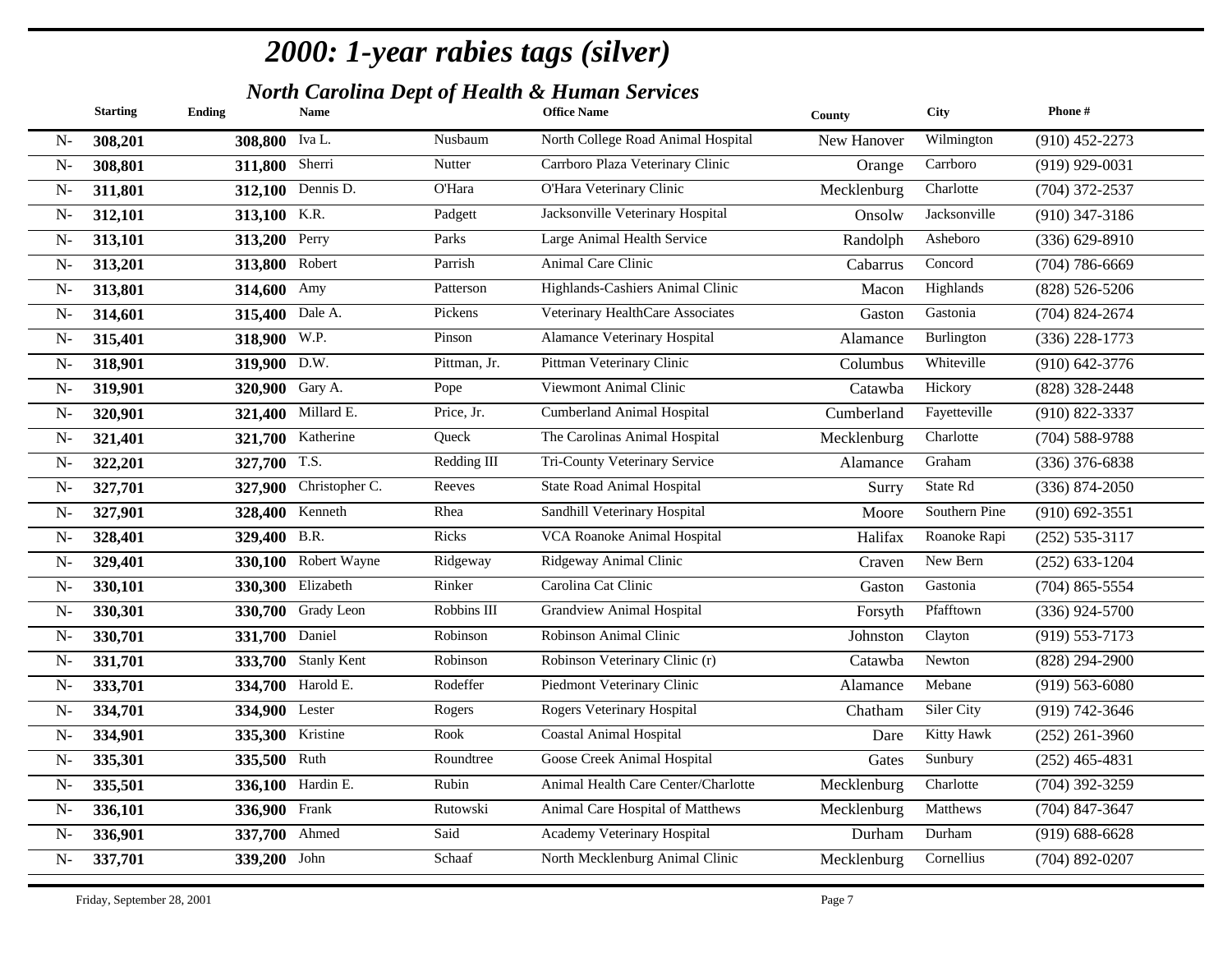|       | <b>Starting</b> | <b>Ending</b>     | <b>Name</b>         |                | <b>Office Name</b>                         | County       | <b>City</b>   | Phone#             |
|-------|-----------------|-------------------|---------------------|----------------|--------------------------------------------|--------------|---------------|--------------------|
| $N-$  | 339,201         | 339,600 James     |                     | Schacht        | <b>Idlewild Animal Hospital</b>            | Mecklenburg  | Charlotte     | $(704)$ 535-6688   |
| $N-$  | 339,601         | 341,600 Gary D.   |                     | Schaffer       | <b>Alexander County Veterinary Service</b> | Alexander    | Taylorsville  | $(828) 632 - 8742$ |
| $N-$  | 341,601         | 342,100 Tom       |                     | Schell         | Timbercreek Veterinary Hospital            | Yadkin       | Jonesville    | $(336) 526 - 6013$ |
| $N-$  | 342,101         | 342,500 Marc      |                     | Schoenfield    | Caldwell Animal Hospital                   | Caldwell     | Lenoir        | $(828)$ 728-6100   |
| $N-$  | 342,501         | 342,700 Jeffrey   |                     | Schutz         | Foothills Mobile Veterinary Service (r)    | McDowell     | Marion        | (828) 738-3883     |
| $N-$  | 342,701         |                   | 342,900 Katherine   | Scott          | Relief DVM (r)                             | Chatham      | Bennett       | $(336) 581 - 4080$ |
| $N-$  | 342,901         |                   | 343,100 Richard D.  | Scott          | <b>Brentwood Veterinary Center</b>         | Wilson       | Wilson        | $(252)$ 743-6256   |
| $N-$  | 343,101         |                   | 343,300 David F.    | Scotton        | Southeast Community Animal Hospital        | Guilford     | Greensboro    | $(336) 674 - 1002$ |
| $N-$  | 343,301         |                   | 344,300 Suzanne     | Sewell         | <b>Crestview Veterinary Hospital</b>       | McDowell     | Marion        | $(828) 659 - 2060$ |
| $N-$  | 344,301         |                   | 345,200 Robert M.   | Sheegog        | <b>Onslow Animal Hospital</b>              | Onslow       | Jacksonville  | $(910)$ 347-1219   |
| $N-$  | 345,201         | 346,200 Ben       |                     | Shelton        | Shelton Veterinary Clinic                  | Martin       | Williamston   | $(252)$ 792-2808   |
| $N-$  | 346,201         | 346,300 Bruce     |                     | Simmons        | Springs Road Animal Hospital               | Catawba      | Hickory       | $(828)$ 256-2151   |
| $N -$ | 346,301         |                   | 347,800 Jeanne M    | <b>Simmons</b> | <b>Butner Veterinary Clinic</b>            | Granville    | <b>Butner</b> | $(919) 575 - 6210$ |
| $N -$ | 347,801         | 348,000           | Wendy               | Simpson        | The Cat Hospital                           | Durham       | Durham        | $(919)$ 489-5142   |
| $N -$ | 348,001         | 349,000 Ivey      |                     | Smith          | Greene County Animal Hospital              | Greene       | Snow Hill     | $(252)$ 747-8183   |
| $N-$  | 349,001         | 349,100 Jeff      |                     | Smith          | Mount Herman Animal Clinic                 | Pittsylvania | Danville      | $(804) 836 - 2499$ |
| $N-$  | 349,101         | $351,600$ William |                     | Smith          | Willowrun Veterinary Hospital              | Johnston     | Smithfield    | $(919)$ 934-1504   |
| $N-$  | 351,601         |                   | 352,600 Ralph A.    | Souder         | South Robeson Veterinary Clinic            | Robeson      | Fairmont      | $(910)$ 628-7178   |
| $N -$ | 352,601         | 352,800 Arthur    |                     | Spencer        | Dickson Animal Clinic                      | Gaston       | Gastonia      | $(704)$ 824-9160   |
| $N-$  | 352,801         |                   | 353,100 Mitchell L. | Spindel        | Animal Ark Veterinary Hospital             | Forsyth      | Clemmons      | $(336)$ 778-2738   |
| $N -$ | 353,101         | 353,600 William   |                     | St. Lawrence   | <b>Petsmart Veterinary Services</b>        | Durham       | Durham        | $(919) 620 - 8142$ |
| $N -$ | 353,601         | 355,100 Greg B.   |                     | Stanberry      | Mitchell Veterinary Clinic                 | Mitchell     | Spruce Pine   | $(828)$ 765-6039   |
| $N-$  | 355,101         | 356,100 Susan     |                     | Stephens       | Mt. Tabor Animal Hospital                  | Forsyth      | Winston-Sale  | $(336)$ 765-3974   |
| $N-$  | 356,101         |                   | 356,700 Jennie R.   | Stewart        | Stewart's Mtn. View Animal Hospital        | Mitchell     | Spruce Pine   | (828) 765-7059     |
| $N-$  | 356,701         | 358,200 John      |                     | Stih           | Animal Hospital                            | Columbia     | Whiteville    | $(910) 642 - 3221$ |
| $N-$  | 358,201         | 362,200 W.T.      |                     | Stinson        | Animal Hospital of Wilkes                  | Wilkes       | Wilkesboro    | $(336) 838 - 3441$ |
| $N-$  | 362,201         | 364,200 Janet     |                     | Gerardot       | Mint Hill Animal Hospital                  | Mecklenburg  | Charlotte     | $(704) 545 - 3422$ |
| $N-$  | 364,201         |                   | 367,200 Robert L.   | Stipp          | Clear Creek Animal Hospital                | Mecklenburg  | Charlotte     | $(704)$ 537-8405   |
| $N-$  | 367,201         | 367,500 Toni      |                     | Sugg           | Piedmont Veterinary Clinic                 | Orange       | Hillsborough  | $(919) 732 - 2569$ |
| $N-$  | 367,501         | 367,700 Dan       |                     | Suggs          | <b>Gaston Veterinary Hospital</b>          | Gaston       | Gastonia      | $(704)$ 865-5739   |
|       |                 |                   |                     |                |                                            |              |               |                    |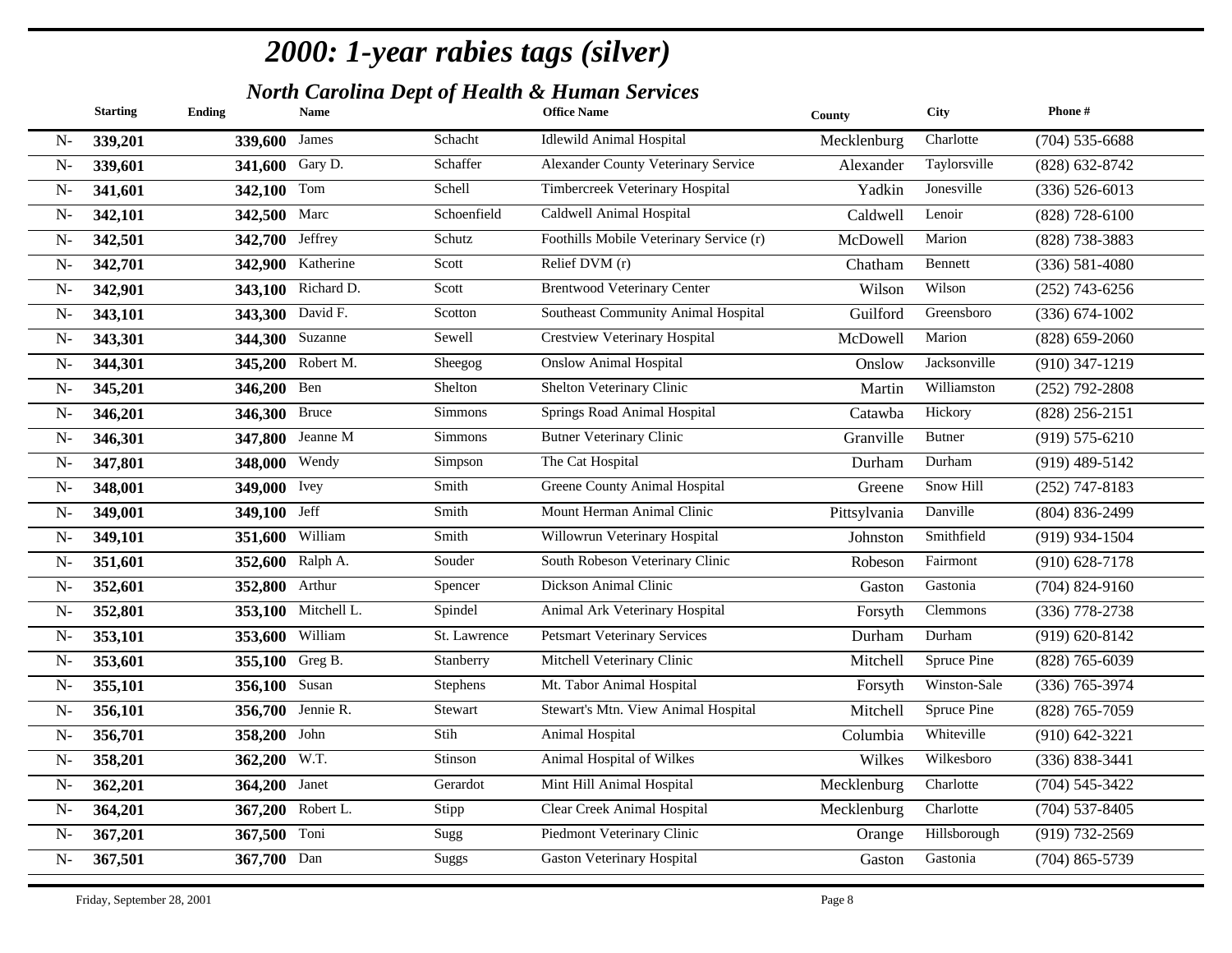|       | <b>Starting</b> | <b>Ending</b>    | <b>Name</b>             |              | <b>Office Name</b>                      | County       | <b>City</b>        | Phone#             |
|-------|-----------------|------------------|-------------------------|--------------|-----------------------------------------|--------------|--------------------|--------------------|
| $N-$  | 367,701         | 368,500 Larry    |                         | Swenbery     | Cornwallis Rd Animal Hospital           | Durham       | Durham             | $(919)$ 489-9194   |
| $N-$  | 368,501         | 369,500 John D.  |                         | Sykes        | Leonard-Sykes Hospital for Pets         | New Hanover  | Wilmington         | $(910) 791 - 8426$ |
| $N-$  | 369,501         |                  | 371,000 Kenneth         | Tapely       | Waxhaw Animal Hospital                  | Waxhaw       | Waxhaw             | $(704)$ 843-2269   |
| $N-$  | 371,001         |                  | 372,200 Bruce E.        | Tarkington   | Parkwood Animal Hospital                | Durham       | Durham             | $(919) 544 - 7711$ |
| $N-$  | 372,201         |                  | 372,400 Roger G.        | Tessneer     | <b>Bessemer City Animal Clinic</b>      | Gaston       | <b>Bessemer</b>    | $(704)$ 629-0052   |
| $N-$  | 372,401         | 372,500 Martha   |                         | Teeter       | Veterinary Home Care (r)                | Gaston       | Gastonia           | $(704)$ 854-6487   |
| $N-$  | 372,501         | 375,900 Charles  |                         | Thompson     | Camp Lejeune Vet. Treatment Facility    | Onslow       | Tarawa Terra       | $(910)$ 451-5757   |
| $N-$  | 375,901         | 376,700 Jesse    |                         | Thompson     | <b>Thompson Animal Hospital</b>         | Union        | Monroe             | $(704)$ 283-5942   |
| $N-$  | 376,701         |                  | 377,700 David B.        | Todd         | Charlotte Veterinary Clinic             | Mecklenburg  | Charlotte          | $(704) 537 - 2272$ |
| $N-$  | 377,701         | 377,800 Roger    |                         | Travis       | Animal Medical Clinic of South Boston   | Halifax      | South Boston       | $(804) 575 - 0034$ |
| $N-$  | 377,801         |                  | 378,800 Joanna S.       | <b>Tysor</b> | Chatham Veterinary Service              | Chatham      | Siler City         | (919) 742-4441     |
| $N-$  | 378,801         | 379,800 Eugene   |                         | Upshaw, Jr.  | <b>Burlington Road Animal Hospital</b>  | Guilford     | Greensboro         | $(336)$ 375-3939   |
| $N-$  | 379,801         |                  | 380,800 Donna L.        | Warren       | Lake Cross Veterinary Hospital          | Mecklenburg  | Huntersville       | $(704)$ 948-6300   |
| $N-$  | 380,801         | 381,800 Steve    |                         | Weaver       | Sharon Lakes Animal Hospital            | Mecklenburg  | Charlotte          | $(704)$ 552-0647   |
| $N -$ | 381,801         | 382,300 Paul D.  |                         | Weeks        | Providence Veterinary Associates        | Mecklenburg  | Charlotte          | $(704) 542 - 0049$ |
| $N-$  | 382,301         | 384,100 Sanford  |                         | Wellborn     | Animal Hospital of East Burke           | <b>Burke</b> | Valdese            | (828) 874-8387     |
| $N-$  | 384,101         | 384,300 Gary C.  |                         | White        | Catawba Heights Animal Hospital         | Gaston       | Belmont            | $(704)$ 827-0616   |
| $N-$  | 384,301         | 384,600 H.L.     |                         | Whitley, Jr. | Berkeley Veterinary Clinic              | Wayne        | Goldsboro          | $(919)$ 778-5398   |
| $N -$ | 384,601         |                  | 385,600 Bruce K.        | Widdowson    | Pilot Mountain Animal Hospital          | Surry        | Pilot Mountai      | $(336)$ 368-5124   |
| $N-$  | 385,601         | 389,100 Jeff D.  |                         | Wilkins      | Elon Animal Hospital, Inc.              | Alamance     | Elon College       | $(336) 584 - 3738$ |
| $N-$  | 389,101         |                  | 390,100 Curtis A.       | Williamson   | Roxboro Animal Hospital                 | Person       | Roxboro            | $(336) 599 - 8303$ |
| $N-$  | 390,101         |                  | 390,900 Charles B.      | Williston    | <b>Armstrong Animal Clinic</b>          | Mecklenburg  | Charlotte          | $(704)$ 334-1996   |
| $N-$  | 390,901         |                  | 391,900 Sherry L.       | Wilson       | Pine Hollow Animal Hospital             | Warren       | Warrenton          | $(252)$ 257-3833   |
| $N-$  | 391,901         | 392,100 C.Ray    |                         | Wright       |                                         | Rockingham   | Eden               | $(336) 623 - 9260$ |
| $N-$  | 392,101         | 394,500 Jackie   |                         | Wright       | <b>Stony Point Animal Hospital</b>      | Alexander    | <b>Stony Point</b> | $(704)$ 585-2410   |
| $N-$  | 394,501         |                  | <b>396,000</b> Margaret | Wright       | Seventy First Animal Hospital           | Cumberland   | Fayetteville       | $(910)$ 487-5070   |
| $N-$  | 396,001         | 396,100 Adam     |                         | Wynn         | Humane Society of Charlotte             | Mecklenburg  | Charlotte          | $(704)$ 377-0536   |
| $N-$  | 396,101         | 396,700 Patricia |                         | Young        | Steele Creek Animal Hospital            | Mecklenburg  | Charlotte          | $(704)$ 588-4400   |
| $N -$ | 396,701         | 397,300 Melissa  |                         | Zebley       | <b>Banfield The Veterinary Hospital</b> | Catawba      | Hickory            | $(828)$ 355-4605   |
| $N-$  | 397,301         | 397,500 Joe      |                         | Shue         | <b>Cabarrus County Animal Control</b>   | Cabarrus     | Concord            | $(704) 782 - 0535$ |
|       |                 |                  |                         |              |                                         |              |                    |                    |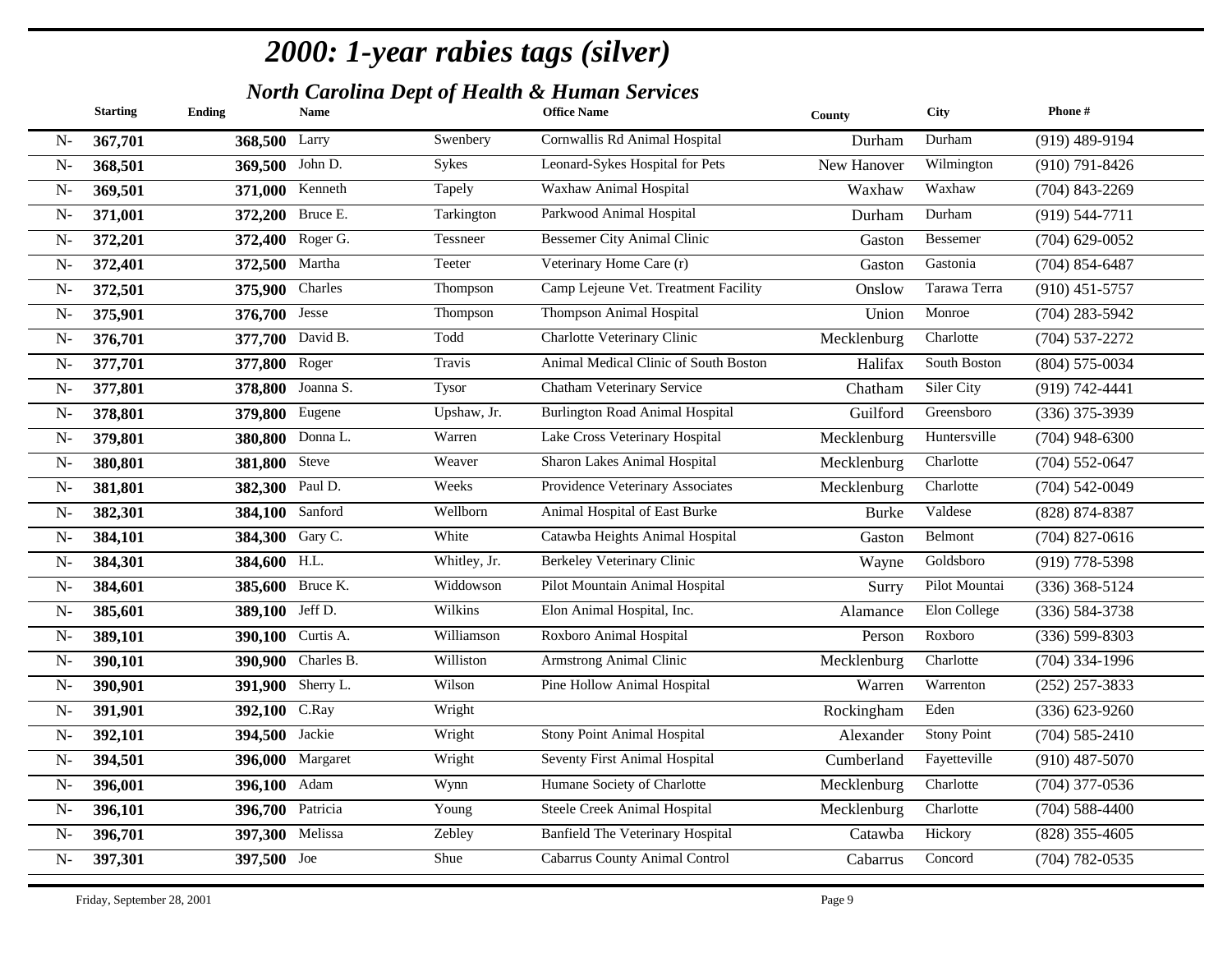|       | <b>Starting</b> | <b>Ending</b>   | <b>Name</b>      |            | <b>Office Name</b>                       | County          | <b>City</b>        | Phone#             |
|-------|-----------------|-----------------|------------------|------------|------------------------------------------|-----------------|--------------------|--------------------|
| $N-$  | 397,501         | $398,200$ M. A. |                  | Pressley   | Fox Run Veterinary Service (r)           | Buncombe        | Asheville          | $(828)$ 645-2908   |
| $N-$  | 398,201         | 399,900 Guy     |                  | Beretich   | Cape Fear Valley Animal Hospital         | Harnett         | Dunn               | $(910) 892 - 3540$ |
| $N-$  | 399,901         | 401,900 Michael |                  | Tingen     | <b>Granville County Animal Control</b>   | Granville       | Oxford             | $(919) 693 - 6749$ |
| $N-$  | 401,901         | 403,200 Ernest  |                  | Ward       | Seaside Animal Hospital                  | Brunswick       | Calabash           | $(910)$ 579-5550   |
| $N-$  | 403,201         | 403,400 Fred    |                  | Cunningham | Swine Veterinary Services (r)            | Currituck       | Moyock             | $(252)$ 232-3800   |
| $N-$  | 403,401         | 403,800 Jenny   |                  | Langford   | Humane Soc. of Concord (r)               | Cabarrus        | Concord            | $(704)$ 892-7554   |
| $N-$  | 403,801         | 404,000 Jack    |                  | Hill       | Hill Mobile Veterinary Service, P.A. (r) | Cumberland      | Fayetteville       | $(910)$ 484-9400   |
| $N-$  | 404,001         | 404,200 Paul    |                  | Freer      | Freer Animal Hospital                    | Surry           | Mount Airy         | $(336) 786 - 5197$ |
| $N-$  | 404,201         | 404,600 Michael |                  | Thomann    | Greater Charlotte Mobile Vet Hosp        | Mecklenburg     | Charlotte          | $(704)$ 522-0677   |
| $N-$  | 404,601         | 404,700 John    |                  | Hendren    | Davidson County Animal Control           | Davidson        | Lexington          | $(336)$ 242-2310   |
| $N-$  | 404,701         | 405,700 Danny   |                  | Wright     | <b>Brown Creek Animal Hospital</b>       | Anson           | Polkton            | $(704)$ 694-6252   |
| $N-$  | 405,701         | 405,800 Brian   |                  | Morton     | Elizabethtown Vet. Hospital              | Bladen          | Clarkton           | $(910) 862 - 3000$ |
| $N-$  | 405,801         |                 | 406,000 Margaret | Federhart  | Whispering Waters Animal Clinic          | Watauga         | <b>Blowing Roc</b> | $(828)$ 295-9181   |
| $N-$  | 406,001         | 406,200 E.M.    |                  | Lineberger | Lineberger Veterinary Hospital           | Gaston          | Gastonia           | $(704)$ 824-8451   |
| $N-$  | 406,201         | 406,400 Laura   |                  | Pearson    | Mountain Laurel Mobile Vet Srvcs (r)     | Caldwell        | Lenoir             | $(828)$ 758-7860   |
| $N-$  | 406,401         |                 | 406,500 Mary Ann | Vasbinder  | Glaxo Wellcome                           | Durham          | <b>RTP</b>         | $(919)$ 248-2100   |
| $N-$  | 406,501         | 407,000 David   |                  | Hobbs      | Smokey Mtn Mobile Vet Svc (r)            | Cherokee        | Marble             | $(828) 835 - 9689$ |
| $N-$  | 407,001         | 407,100 Chris   |                  | Convalenka | <b>Triangle Pet Emergency</b>            | Durham          | Durham             | $(910)$ 489-0615   |
| $N-$  | 407,101         | 407,400         |                  | Hite       | Nature Veterinary Center                 | <b>VIRGINIA</b> | South Hill         | $(804)$ 447-3553   |
| $N-$  | 407,401         | 408,800 C.H.    |                  | Manning    | Pamlico Animal Hospital                  | Beaufort        | Washington         | $(252)$ 946-2834   |
| $N-$  | 408,801         | 409,100 Lynne   |                  | Riley      | Robeson County Humane Soc.               | Robeson         | Lumberton          | $(910)$ 608-2286   |
| $N-$  | 409,101         | 409,300         |                  | McAvoy     | Forsyth County Humane Society            | Forsyth         | Winston-Sale       | $(336) 785 - 9228$ |
| $N -$ | 409,301         | 409,800 Denise  |                  | Barber     | Crepe Myrtle Animal Hospital             | Harnett         | Angier             | $(919)$ 639-8387   |
| $N-$  | 409,801         | 410,000 James   |                  | Boyd       | Boyd's Animal Clinic (r)                 | Craven          | Havelock           | $(252)$ 447-4018   |
| $N-$  | 410,001         | 410,500 Valleri |                  | Reames     | Eno Animal Hospital                      | Durham          | Durham             | $(919)$ 471-0308   |
| $N -$ | 410,501         | 412,000 Karen   |                  | Robertson  | <b>Bragtown Veterinary Hospital</b>      | Durham          | Durham             | $(919)$ 220-2400   |
| $N -$ | 412,001         | 412,500 Karen   |                  | Robertson  | Roxboro Road Animal Hosp.                | Durham          | Durham             | $(919)$ 477-9711   |
| $N -$ | 412,501         | 412,700 Roger   |                  | Tessneer   | <b>Tessneer Animal Hospital</b>          | Gaston          | Gastonia           | $(704)$ 867-3514   |
| $N -$ | 412,701         | 413,000 Michael |                  | Cotton     | Ambassador Animal Hospital               | Guilford        | Greensboro         | $(336)$ 379-1227   |
| $N-$  | 413,001         | 418,000 Jim     |                  | Rabon      | <b>Brunswick Animal Hospital</b>         | Brunswick       | Supply             | $(910)$ 754-8165   |
|       |                 |                 |                  |            |                                          |                 |                    |                    |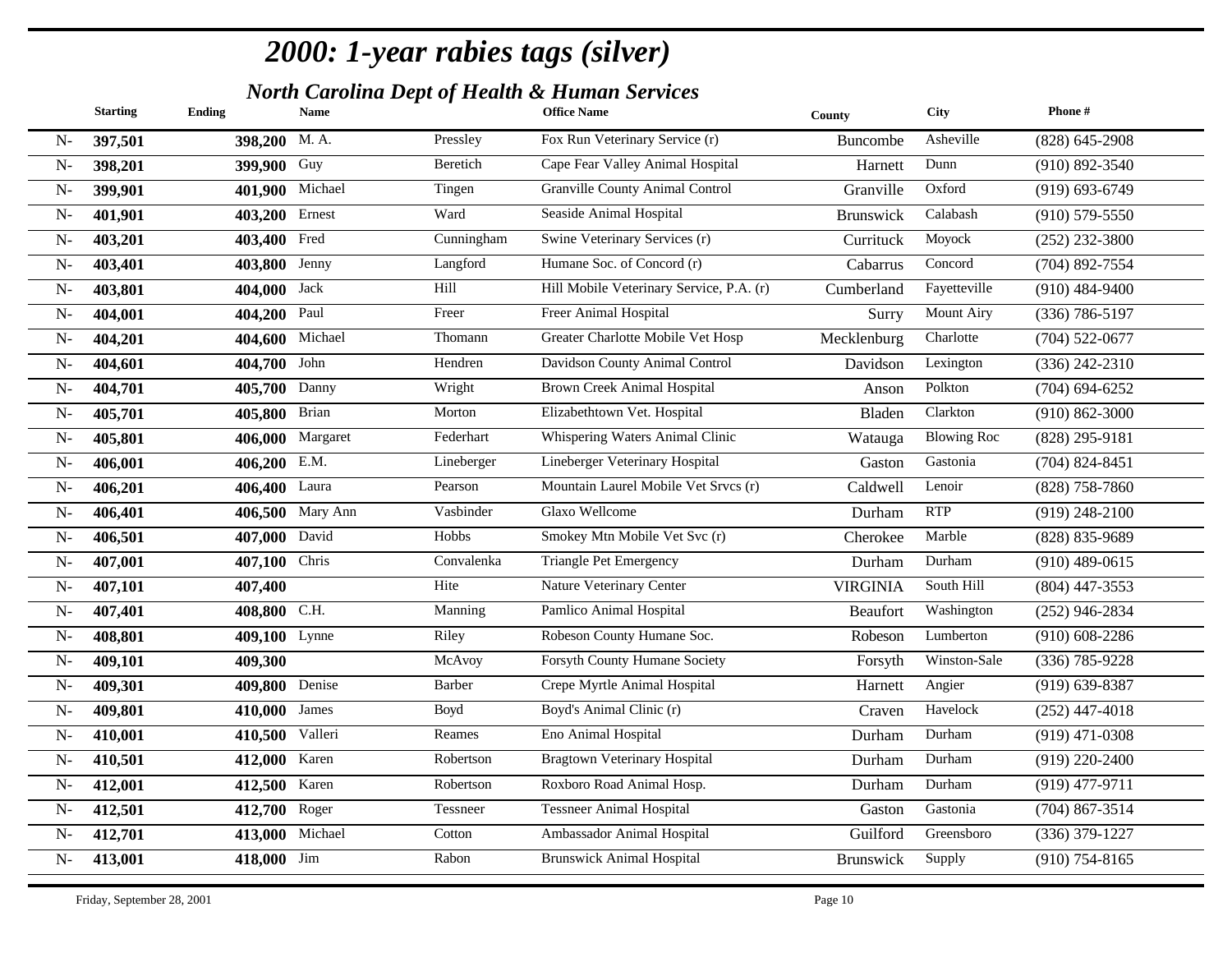|       | <b>Starting</b> | <b>Ending</b>    | <b>Name</b>      |                 | <b>Office Name</b>                     | County      | <b>City</b>       | Phone#             |
|-------|-----------------|------------------|------------------|-----------------|----------------------------------------|-------------|-------------------|--------------------|
|       | 418,001         | 418,100 Glenn    |                  | Graves          |                                        | Mecklenburg | Charlotte         | $(704)$ 556-1070   |
| $N-$  | 418,101         | 420,100 Richard  |                  | Killough        | Long Animal Hospital                   | Mecklenburg | Charlotte         | $(704)$ 523-2996   |
| $N-$  | 420,101         | 420,300 Animal   |                  | Control         | Jones County Health Dept.              | Jones       | Trenton           | $(919)$ 448-1443   |
| $N-$  | 420,301         | 423,300 Ralph C. |                  | Ashley          | Jordan Veterinary Hospital             | Davidson    | Lexington         | $(336)$ 249-3991   |
| $N-$  | 423,301         | 424,300 Michael  |                  | Grissom         | Vance County Animal Shelter            | Vance       | Henderson         | $(252)$ 492-3136   |
| $N-$  | 424,301         | 424,800 Judy     |                  | <b>Blevins</b>  | Forsyth Animal Control                 | Forsyth     | Winston-Sale      | $(336)$ 767-3945   |
| $N-$  | 424,801         | 424,900 Alton    |                  | Leonard         | Franklin County Health Dept.           | Franklin    | Louisburg         | $(919)$ 496-8123   |
| $N-$  | 424,901         | 425,500 James    |                  | Cuttrell        | Tyrrell County Sportsm. Kenn.          | Tyrrell     | Columbia          | $(252)$ 796-1667   |
| $N-$  | 425,501         | 426,500 Larry    |                  | Bunn            | Forsyth County Health Dept.            | Forsyth     | Winston-Sale      | $(336)$ 727-2760   |
| $N-$  | 426,501         | 426,700 Maria    |                  | Mendoza         | <b>Stage Road Animal Hospital</b>      | Harnett     | Angier            | $(919) 639 - 3337$ |
| $N-$  | 426,701         | 426,900 Robert   |                  | Gochnauer       | Large Animal Vet. Services             | Mecklenburg | Cornelius         | $(704)$ 895-8820   |
| $N-$  | 426,901         | 427,400 Doby     |                  | Whited          | Mebane Mobile Vet. Service             | Alamance    | Mebane            | $(336)$ 421-7793   |
| $N-$  | 427,401         | 427,900 James    |                  | Arnold          | Harmony Heights An. Hosp.              | Yadkin      | Yadkinville       | $(336)$ 679-8818   |
| $N-$  | 427,901         | 428,400 Al       |                  | Piercy          | Mecklenburg Co. Health Dept.           | Mecklenburg | Charlotte         | $(704)$ 336-6440   |
| $N-$  | 428,401         | 428,600 Kim      |                  | Ipok            | Institute Mobile Vet. Service (r)      | Lenoir      | LaGrange          | $(252) 566 - 5041$ |
| $N-$  | 428,601         | 428,800 Dwight   |                  | Bellinger       | University of North Carolina           | Orange      | Chapel Hill       | $(919)$ 966-3111   |
| $N-$  | 428,801         | 429,000 Randy    |                  | Jones           | <b>Livestock Veterinary Services</b>   | Lenoir      | Kinston           | $(252)$ 527-4960   |
| $N-$  | 429,001         | 429,100 Jill     |                  | Holmes          | Holmes Mobile Vet Clinic (r)           | Watauga     | <b>Banner Elk</b> | $(828)$ 266-3959   |
| $N-$  | 429,101         | 429,200 Laurie   |                  | <b>Betts</b>    | Dare County Animal Shelter             | Dare        | Manteo            | $(252)$ 473-1101   |
| $N-$  | 429,201         | 429,700 Ralph    |                  | Houser          | <b>Burlington Animal Shelter</b>       | Alamance    | Haw River         | $(336) 578 - 1386$ |
| $N-$  | 429,701         | 430,700 Randall  |                  | Hodge           | Polk County Sheriff's Dept.            | Polk        | Columbus          | (828) 894-3001     |
| $N-$  | 430,701         | 431,200 Karl B.  |                  | Milliren        | Thomasville Veterinary Hospital        | Davie       | Thomasville       | $(336)$ 475-9119   |
| $N-$  | 431,201         | 431,300 Amy      |                  | O'malley        | Cherokee Mobile Vet Services (r)       | Franklin    | Casstalia         | $(919)$ 853-6408   |
| $N-$  | 431,301         | 431,400 Patricia |                  | Jordan          | Coastal Cat Clinic (r)                 | Onslow      | Jacksonville      | $(910)$ 353-7676   |
| $N-$  | 431,401         | 432,400 Barbara  |                  | Ball            | Guilford County Environmental Health   | Guilford    | Greensboro        | $(336)$ 373-4723   |
| $N-$  | 432,401         |                  | 432,600 L. David | <b>Booker</b>   | Central Providence Veterinary Hospital | Mecklenburg | Charlotte         | $(704)$ 844-8387   |
| $N-$  | 432,601         | 433,100 Beth     |                  | Chagaris        | Pamlico County Health Department       | Pamlico     | Bayboro           | $(252)$ 745-5111   |
| $N-$  | 433,101         | 433,500 Marc     |                  | Schoenfield     | Caldwell Animal Hospital               | Caldwell    | Lenoir            | $(828)$ 728-6100   |
| $N -$ | 434,001         | 434,100 Lee      |                  | Hunter          | <b>OEES</b>                            | Wake        | Raleigh           | $(919) 733 - 3410$ |
| $N-$  | 434,101         | 434,300 Jesse    |                  | <b>Thompson</b> | <b>Thompson Animal Hospital</b>        | Union       | Monroe            | $(704)$ 283-5942   |
|       |                 |                  |                  |                 |                                        |             |                   |                    |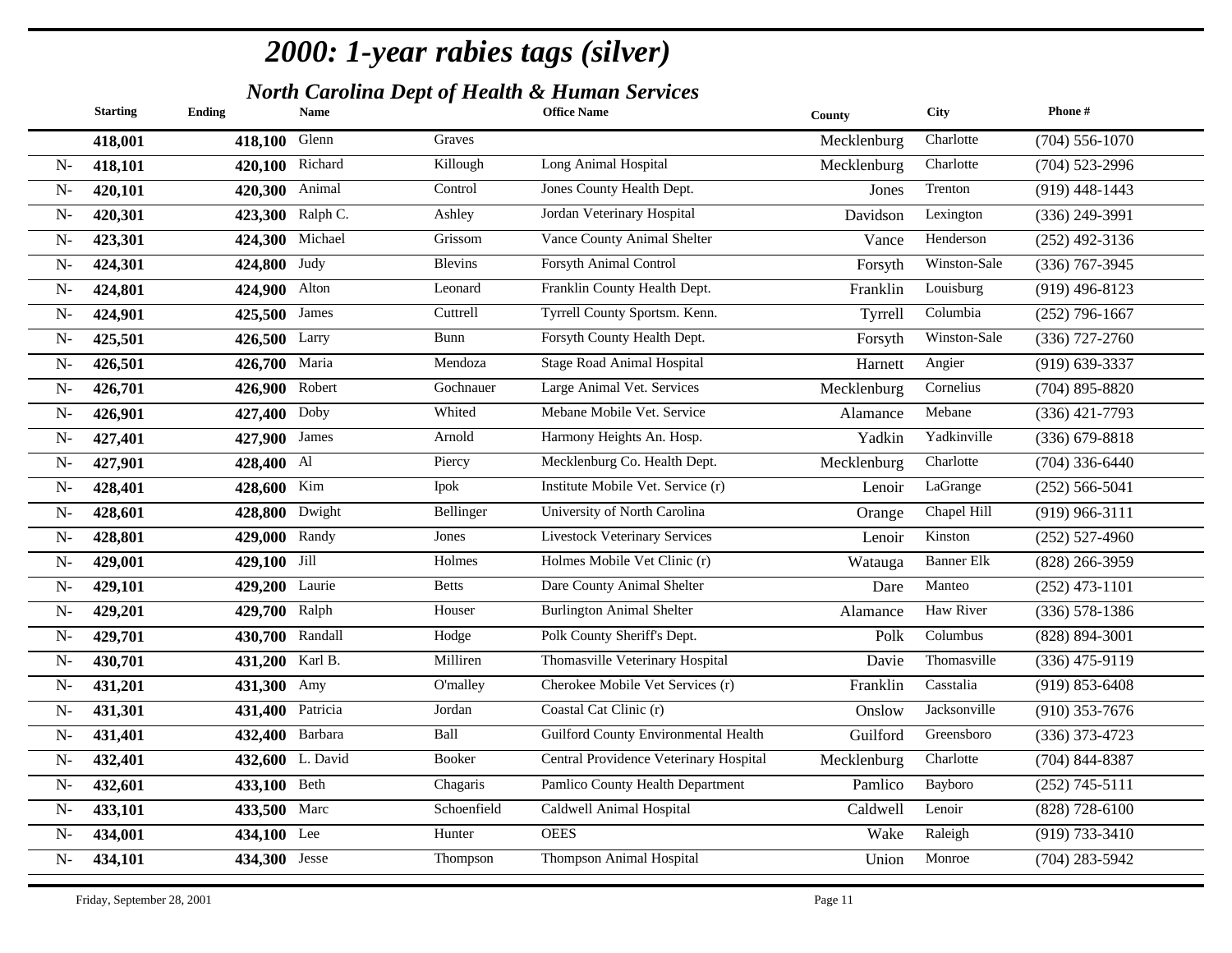|      | <b>Starting</b> | <b>Ending</b>   | <b>Name</b>         |                | <b>Office Name</b>                   | County      | City            | Phone#             |
|------|-----------------|-----------------|---------------------|----------------|--------------------------------------|-------------|-----------------|--------------------|
| $N-$ | 434,301         | 434,500 Ruth    |                     | Roundtree      | Goose Creek Animal Hospital          | Gates       | Sunbury         | $(252)$ 465-4831   |
| $N-$ | 434,501         | 434,800 J.M.    |                     | Barden         | Veterinary Medical Center            | Duplin      | Teachey         | $(910)$ 285-3151   |
| $N-$ | 434,801         | 435,000 Tracy   |                     | Eure           | Moyock Animal Hospital, INC          | Currituck   | Moyock          | $(252)$ 435-2250   |
| $N-$ | 435,001         | 435,300 Denise  |                     | <b>Barber</b>  | Crepe Myrtle Animal Hospital         | Harnett     | Angier          | $(919)$ 639-8387   |
| $N-$ | 435,001         | 435,300 Denise  |                     | Barber         | Crepe Myrtle Animal Hospital         | Harnett     | Angier          | $(919)$ 639-8387   |
| $N-$ | 435,301         |                 | 436,300 Harold E.   | Rodeffer       | Piedmont Veterinary Clinic           | Alamance    | Mebane          | $(919)$ 563-6080   |
| $N-$ | 436,301         |                 | 436,500 Bayne E.    | Miller         | Davie Veterinary Clinic              | Davie       | Mocksville      | $(336)$ 751-5931   |
| $N-$ | 436,501         | 437,500 Dale A. |                     | Pickens        | Veterinary HealthCare Associates     | Gaston      | Gastonia        | $(704)$ 824-2674   |
| $N-$ | 437,501         | 437,800 Ray     |                     | Davis          | Kill Devil Hills Police Dept         | Dare        | Kill Devil Hil  | $(252)$ 480-4036   |
| $N-$ | 437,801         | 440,300 W.T.    |                     | Stinson        | Animal Hospital of Wilkes            | Wilkes      | Wilkesboro      | $(336) 838 - 3441$ |
| $N-$ | 440,301         | 440,800 Karl B. |                     | Milliren       | Thomasville Veterinary Hospital      | Davie       | Thomasville     | $(336)$ 475-9119   |
| $N-$ | 440,801         | 441,800 Kurtis  |                     | Liljeberg      | <b>Petsmart Veterinary Services</b>  | Mecklenburg | Pineville       | $(704)$ 542-8339   |
| $N-$ | 441,801         | 442,300 Warren  |                     | Moretz         | Village Animal Hospital              | Iredell     | Mooresville     | $(704)$ 660-9663   |
| $N-$ | 442,301         |                 | 442,600 Susan K.    | <b>Booker</b>  | Fullwood Animal Hospital             | Mecklenburg | Matthews        | $(704)$ 847-2400   |
| $N-$ | 442,601         | 442,700 Karen   |                     | <b>Bradler</b> | Animal House Calls (r)               | New Hanover | Wilmington      | $(910) 686 - 5806$ |
| $N-$ | 442,701         | 442,800 Katrina |                     | Weirick        |                                      | Guilford    | Greensboro      | $(336)$ 387-1092   |
| $N-$ | 442,801         | 443,000 Michael |                     | Thomann        | Greater Charlotte Mobile Vet Hosp    | Mecklenburg | Charlotte       | $(704)$ 522-0677   |
| $N-$ | 443,001         | 443,700 Beverly |                     | Cannady        | Little Mountain Veterinary Clinic    | Catawba     | Denver          | $(704)$ 489-2444   |
| $N-$ | 443,701         | 444,100         | Shannon             | Jennings       | Carroll's Foods                      | Duplin      | Warsaw          | $(910)$ 293-3434   |
| $N-$ | 444,101         | 444,500 Tom     |                     | Smith          |                                      | Caldwell    | Patterson       | $(828)$ 754-1458   |
| $N-$ | 444,501         | 445,000 Marc    |                     | Schoenfield    | Caldwell Animal Hospital             | Caldwell    | Lenoir          | $(828)$ 728-6100   |
| $N-$ | 445,001         | 445,500 David   |                     | Thompson       | Appalachian New-River Vet Associates | Watauga     | Boone           | $(828)$ 264-5621   |
| $N-$ | 445,501         |                 | 445,900 Mitchell L. | Spindel        | Animal Ark Veterinary Hospital       | Forsyth     | <b>Clemmons</b> | $(336)$ 778-2738   |
| $N-$ | 445,901         | 446,100 Laurie  |                     | <b>Betts</b>   | Dare County Animal Shelter           | Dare        | Manteo          | $(252)$ 473-1101   |
| $N-$ | 446,101         | 446,300 J.M.    |                     | Barden         | Veterinary Medical Center            | Duplin      | Teachey         | $(910)$ 285-3151   |
| $N-$ | 446,301         | 446,800 William |                     | St. Lawrence   | <b>Petsmart Veterinary Services</b>  | Durham      | Durham          | $(919) 620 - 8142$ |
| $N-$ | 446,801         |                 | 447,400 Kathy R.    | Haywood        | Montgomery Animal Clinic             | Montgomery  | Troy            | $(910) 572 - 3781$ |
| $N-$ | 447,401         | 447,700 Carla   |                     | <b>Brestle</b> | Humane Alliance Spay/Neuter Clinic   | Buncombe    | Asheville       | (828) 252-8804     |
| $N-$ | 447,701         | 449,700 Marc    |                     | Schoenfield    | Caldwell Animal Hospital             | Caldwell    | Lenoir          | $(828)$ 728-6100   |
| $N-$ | 449,701         | 449,900 Jeff    |                     | Ward           |                                      | Craven      | Havelock        | $(252)$ 447-9525   |
|      |                 |                 |                     |                |                                      |             |                 |                    |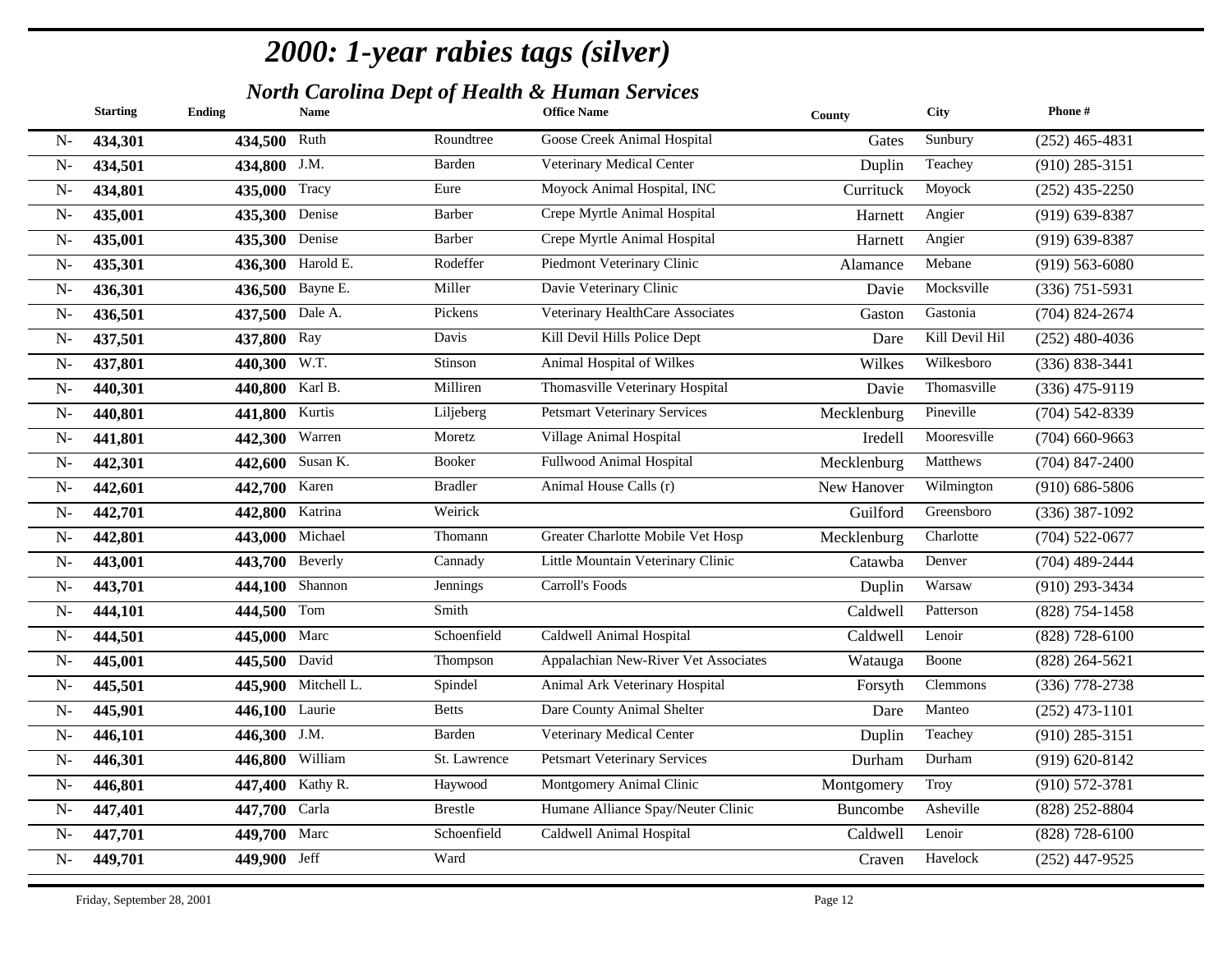|       | <b>Starting</b> | <b>Ending</b>    | <b>Name</b>        |                | <b>Office Name</b>                      | County        | City         | Phone#             |
|-------|-----------------|------------------|--------------------|----------------|-----------------------------------------|---------------|--------------|--------------------|
| $N-$  | 449,901         | 450,100 Mike     |                    | <b>Bridges</b> |                                         | Cleveland     | Grover       | $(704)$ 937-3300   |
| $N -$ | 450,101         | 450,600 Harold   |                    | Rodeffer       | Mebane Pet Clinic                       | Orange        | Mebane       | $(919)$ 304-5200   |
| $N-$  | 450,601         | 451,100          |                    |                | Friends of Madsion Co Animal Shelter    | Madison       | Marshall     | $(828) 649 - 3190$ |
| $N-$  | 451,101         | 451,600 David    |                    | Hobbs          | Smokey Mtn Mobile Vet Svc (r)           | Cherokee      | Marble       | (828) 835-9689     |
| $N-$  | 451,601         | 451,700 Kate     |                    | Wilder         | Wilder Veterinary Practice              | Orange        | Hillsborough | $(919) 732 - 1928$ |
| $N -$ | 451,701         | 451,800          | Joann S.           | Lackey         | Avery Animal Hospital                   | Avery         | Newland      | (828) 733-9810     |
| $N -$ | 451,801         | 452,000 Carla    |                    | <b>Brestle</b> | Humane Alliance Spay/Neuter Clinic      | Buncombe      | Asheville    | (828) 252-8804     |
| $N -$ | 452,001         | 453,000 James    |                    | Arnold         | Harmony Heights An. Hosp.               | Yadkin        | Yadkinville  | $(336)$ 679-8818   |
| $N -$ | 453,001         | 454,000 Cynthia  |                    | <b>Burnett</b> | Pender County HD/Animal Control         | Pender        | Burgaw       | $(910)$ 259-1485   |
| $N-$  | 454,001         | 454,500 Earl     |                    | Johnson        | Animal Hospital of Beulaville           | Duplin        | Beulaville   | $(910)$ 298-8188   |
| $N-$  | 454,501         | 455,000          | Melissa            | Zebley         | <b>Banfield The Veterinary Hospital</b> | Catawba       | Hickory      | $(828)$ 355-4605   |
| $N-$  | 455,001         | 455,200 Joy      |                    | McMillan       | <b>Banfield Veterinary Hospital</b>     | Forsyth       | Winston-Sale | (336) 765-8339     |
| $N-$  | 455,201         | 456,000 Clyde    |                    | Greene Jr.     | Caldwell County Animal Control          | Caldwell      | Lenoir       | (828) 757-8625     |
| $N-$  | 456,001         | 456,200 Sara H.  |                    | Lash           | Cleveland School Animal Hospital        | Johnston      | Garner       | $(919) 662 - 7387$ |
| $N-$  | 456,201         | 456,300 Jeffrey  |                    | Schutz         | Foothills Mobile Veterinary Service (r) | McDowell      | Marion       | (828) 738-3883     |
| $N-$  | 456,301         | 456,500 Adam     |                    | Wynn           | Humane Society of Charlotte             | Mecklenburg   | Charlotte    | $(704)$ 377-0536   |
| $N-$  | 456,501         |                  | 457,000 Charles E. | Franklin       | Academy Animal Hospital                 | Onslow        | Jacksonville | $(910)$ 353-3131   |
| $N-$  | 457,001         | 457,100 Gary C.  |                    | White          | Catawba Heights Animal Hospital         | Gaston        | Belmont      | $(704)$ 827-0616   |
| $N-$  | 457,101         | 457,300 Patricia |                    | Jordan         | Coastal Cat Clinic (r)                  | Onslow        | Jacksonville | $(910)$ 353-7676   |
| $N-$  | 457,301         | 457,400 Glenn    |                    | Graves         |                                         | Mecklenburg   | Charlotte    | $(704) 556 - 1070$ |
| $N-$  | 457,401         | 457,900 Karl     |                    | Milliren       | James Landing Animal Hospital           | Guilford      | Jamestown    | (336) 852-9800     |
| $N-$  | 457,901         | 458,000 Dan      |                    | <b>Suggs</b>   | <b>Gaston Veterinary Hospital</b>       | Gaston        | Gastonia     | $(704)$ 865-5739   |
| $N-$  | 458,001         |                  | 458,500 Elizabeth  | Jones          | Lenoir Veterinary Hospital              | Caldwell      | Lenoir       | (828) 728-6713     |
| $N-$  | 458,501         |                  | 459,000 James R.   | Allen          | Weaverville Animal Clinic               | Buncombe      | Weaverville  | $(828) 658 - 2431$ |
| $N-$  | 459,001         | 459,500 Kristine |                    | Rook           | <b>Coastal Animal Hospital</b>          | Dare          | Kitty Hawk   | $(252)$ 261-3960   |
| $N-$  | 459,501         | 460,500 Michael  |                    | Deese          | Baird's Animal Hospital                 | Robeson       | Lumberton    | $(910) 739 - 4998$ |
| $N-$  | 460,501         | 460,700 Jesse    |                    | Thompson       | Thompson Animal Hospital                | Union         | Monroe       | $(704)$ 283-5942   |
| $N-$  | 460,701         | 460,800 J.W.     |                    | Inscoe         | Newton Veterinary Clinic                | Catawba       | Newton       | $(828)$ 464-5020   |
| $N-$  | 460,801         | 461,300 Kim D.   |                    | Gemeinhardt    | Latitude 36 Mobile Vet Services         | <b>Stokes</b> | Germanton    | $(336) 593 - 5422$ |
| $N-$  | 461,301         | 461,400 Glenn    |                    | Graves         |                                         | Mecklenburg   | Charlotte    | $(704) 556 - 1070$ |
|       |                 |                  |                    |                |                                         |               |              |                    |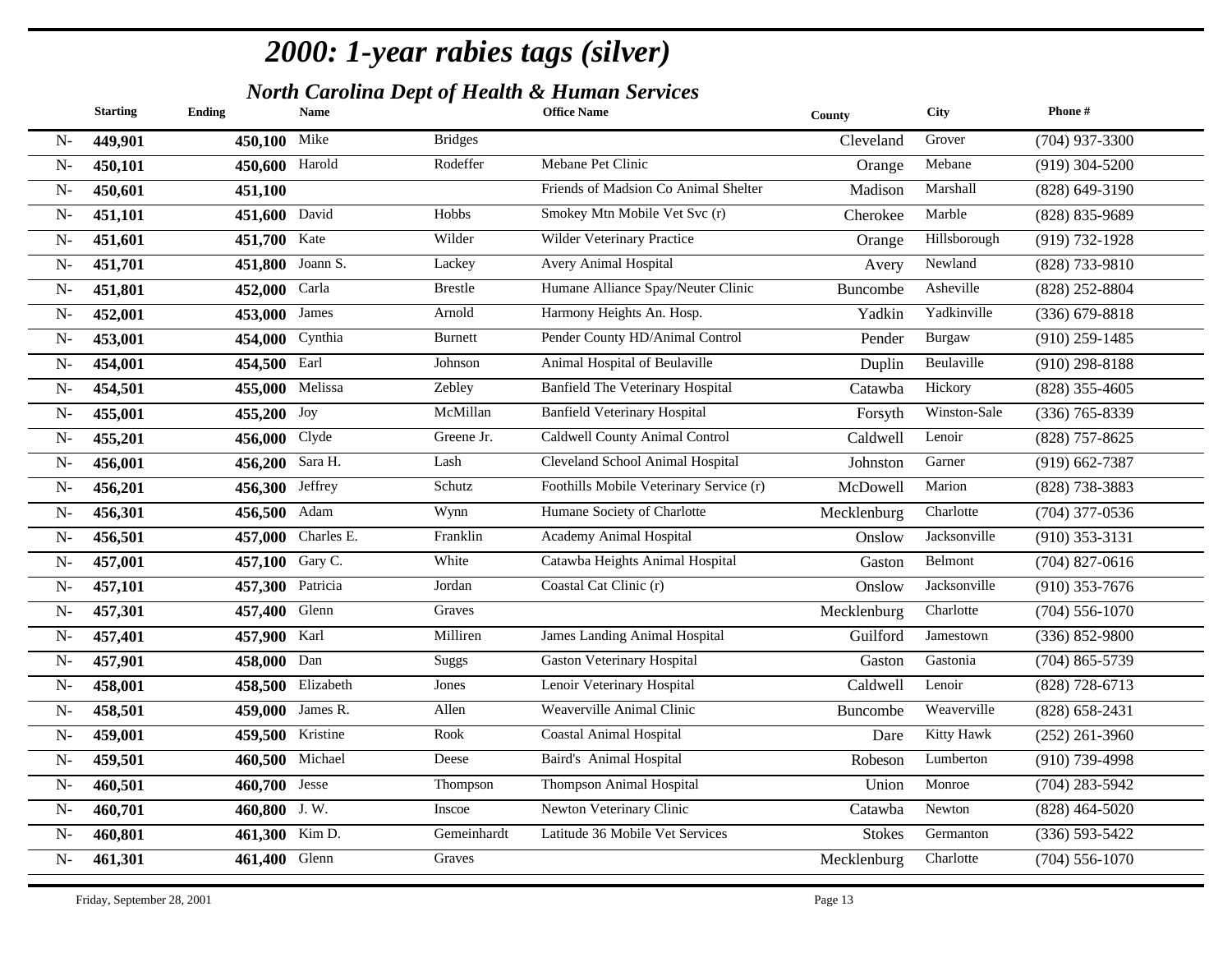|       | <b>Starting</b> | <b>Ending</b>   | <b>Name</b>         |           | <b>Office Name</b>                  | County           | <b>City</b>   | Phone#             |
|-------|-----------------|-----------------|---------------------|-----------|-------------------------------------|------------------|---------------|--------------------|
| $N-$  | 461,401         | 461,500         | Barbara             | Farmer    | Linville Animal Hospital            | Avery            | Linville      | (828) 733-0672     |
| $N-$  | 461,501         | 463,500 Sidney  |                     | Weisner   | Iredell County Animal Control Dept  | Iredell          | Statesville   | $(704)$ 878-5424   |
| $N-$  | 463,501         |                 | 465,500 Roger R.    | Holt      | Yadkin Veterinary Hospital          | Yadkin           | Yadkinville   | $(336)$ 679-8832   |
| $N-$  | 465,501         | 466,500 Wayne   |                     | Jones     | <b>Lincolnton Animal Hospital</b>   | Lincoln          | Lincolnton    | $(704)$ 732-0728   |
| $N-$  | 466,501         | $466,600$ Wendy |                     | Simpson   | The Cat Hospital                    | Durham           | Durham        | $(919)$ 489-5142   |
| $N-$  | 466,601         | 467,000 Marius  |                     | Cristea   | <b>Neuhoff Farms</b>                | Onslow           | Richlands     | $(910)$ 340-4100   |
| $N-$  | 467,001         |                 | 467,400 Bruce K.    | Widdowson | Pilot Mountain Animal Hospital      | Surry            | Pilot Mountai | $(336)$ 368-5124   |
| $N-$  | 467,401         | 467,500 Barbara |                     | Farmer    | Linville Animal Hospital            | Avery            | Linville      | (828) 733-0672     |
| $N-$  | 467,501         | 468,000 Danny   |                     | Wright    | <b>Brown Creek Animal Hospital</b>  | Anson            | Polkton       | $(704)$ 694-6252   |
| $N-$  | 468,001         |                 | 468,100 Joann S.    | Lackey    | Avery Animal Hospital               | Avery            | Newland       | (828) 733-9810     |
| $N-$  | 468,101         |                 | 468,400 Jennie R.   | Stewart   | Stewart's Mtn. View Animal Hospital | Mitchell         | Spruce Pine   | (828) 765-7059     |
| $N-$  | 468,401         | 468,500 Ruth    |                     | Roundtree | Goose Creek Animal Hospital         | Gates            | Sunbury       | $(252)$ 465-4831   |
| $N -$ | 468,501         | 468,900 Paul D. |                     | Weeks     | Providence Veterinary Associates    | Mecklenburg      | Charlotte     | $(704)$ 542-0049   |
| $N-$  | 468,901         | 469,200         | William             | Pierson   | Carolina Pet Care PA                | <b>Buncombe</b>  | Asheville     | (828) 254-4224     |
| $N-$  | 469,201         | 470,700 Doug    |                     | Reese     | Guilford County Animal Shelter      | Guilford         | Greensboro    | $(336)$ 297-5022   |
| $N-$  | 470,701         |                 | 471,100 Alfred Mark | Green     | Mallard Creek Animal Hospital       | Mecklenburg      | Charlotte     | $(704)$ 598-6525   |
| $N-$  | 471,101         | 471,300 Maria   |                     | Mendoza   | <b>Stage Road Animal Hospital</b>   | Harnett          | Angier        | $(919) 639 - 3337$ |
| $N-$  | 471,301         | 471,500 Robert  |                     | Krawczyk  | Spay/Neuter Clinic/Humane Society   | Guilford         | Greensboro    | $(336)$ 299-3060   |
| $N-$  | 471,501         | 472,000         | Ben                 | Shelton   | Shelton Veterinary Clinic           | Martin           | Williamston   | $(252)$ 792-2808   |
| $N-$  | 472,001         | 472,100 Diane   |                     | Wilhalf   | Just Cats                           | New Hanover      | Wilmington    | $(910)$ 792-9916   |
| $N-$  | 472,101         |                 | 472,200 Donald F.   | Campbell  | Craven Animal Hospital              | Craven           | New Bern      | $(252) 637 - 4541$ |
| $N-$  | 472,201         | 472,500 Iva L.  |                     | Nusbaum   | North College Road Animal Hospital  | New Hanover      | Wilmington    | $(910)$ 452-2273   |
| $N-$  | 472,501         | 473,000 Jim     |                     | Rabon     | <b>Brunswick Animal Hospital</b>    | <b>Brunswick</b> | Supply        | $(910)$ 754-8165   |
| $N-$  | 473,001         | 473,200         | Judy                | Blevins   | Forsyth Animal Control              | Forsyth          | Winston-Sale  | $(336)$ 767-3945   |
| $N-$  | 473,201         | 473,300 Barbara |                     | Farmer    | Linville Animal Hospital            | Avery            | Linville      | (828) 733-0672     |
| $N-$  | 473,301         | 473,500 Joy     |                     | McMillan  | <b>Banfield Veterinary Hospital</b> | Forsyth          | Winston-Sale  | $(336)$ 765-8339   |
| $N-$  | 473,501         | 473,600 Ruth    |                     | Roundtree | Goose Creek Animal Hospital         | Gates            | Sunbury       | $(252)$ 465-4831   |
| $N-$  | 473,601         | 473,800 Clint   |                     | Lowry     | Eastridge Animal Hospital           | Gaston           | Gastonia      | $(704)$ 869-9400   |
| $N-$  | 473,801         | 474,100 Beverly |                     | Cannady   | Little Mountain Veterinary Clinic   | Catawba          | Denver        | $(704)$ 489-2444   |
| $N-$  | 474,101         | 474,400 Karen   |                     | Davis     | North State Veterinary Clinic       | Henderson        | Hendersonvill | $(828) 692 - 1902$ |
|       |                 |                 |                     |           |                                     |                  |               |                    |